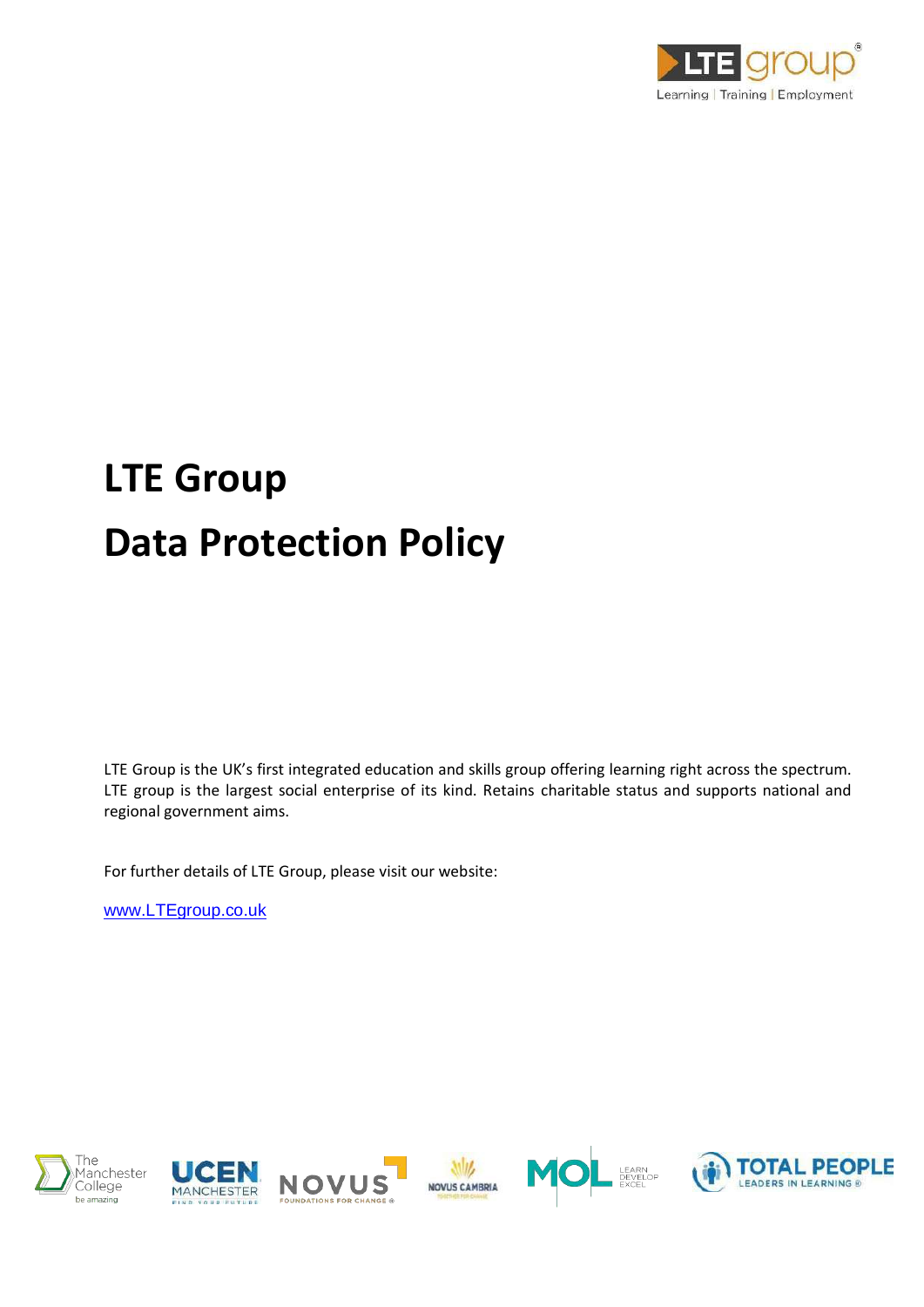| Date Approved:                    | <b>July 2019</b>               |
|-----------------------------------|--------------------------------|
| Approved by:                      | <b>LTE Group Board</b>         |
| <b>Review Date:</b>               | <b>July 2022</b>               |
| <b>Responsible Manager:</b>       | <b>Data Protection Officer</b> |
| <b>Accessible to Staff:</b>       | Yes                            |
| <b>Accessible to Students:</b>    | <b>Yes</b>                     |
| <b>Relevant to TMC:</b>           | Yes                            |
| <b>Relevant to UCEN MCR:</b>      | Yes                            |
| <b>Relevant to Total People:</b>  | Yes                            |
| <b>Relevant to MOL:</b>           | Yes                            |
| <b>Relevant to Novus:</b>         | Yes                            |
| <b>Relevant to Novus Cambria:</b> | Yes                            |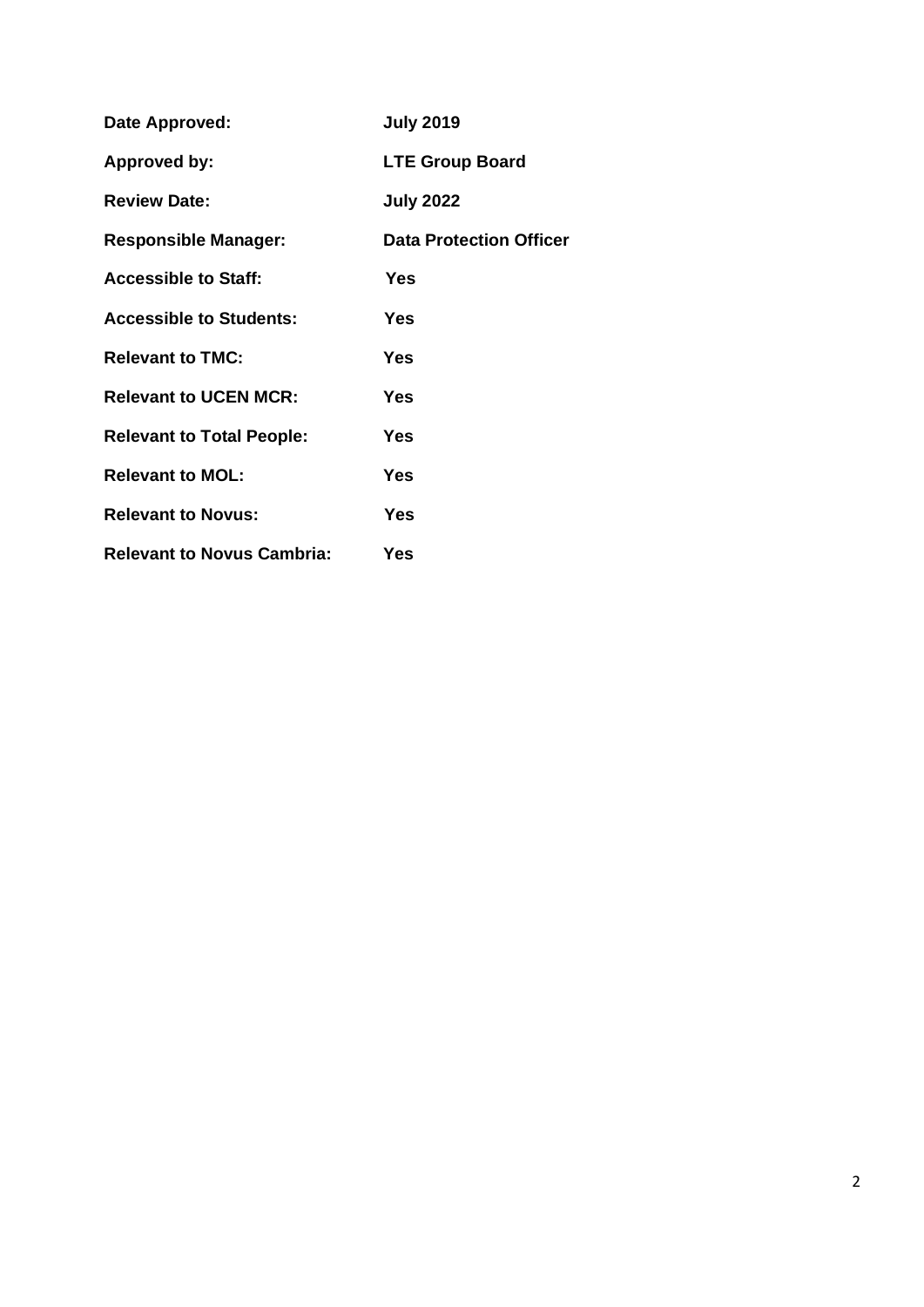## **Document Purpose:**

The purpose of this document is to help you understand the scope of Data Protection legislation, including the Data Protection Act 2018 and the General Data Protection Regulation (EU) 2016/679 ("**GDPR**") to enable LTE Group to comply with the law.

This policy therefore sets out the responsibilities of anyone who Processes Personal Data on behalf of the Group, including directors, full and part-time employees, workers and contractors. These responsibilities are to be adhered to by all colleagues while employed by and processing data on behalf of LTE Group however the principles are also applicable post-employment (as detailed in section 170 of the Data Protection Act 2018 in respect of a person misusing data without the consent of the Data Controller, LTE Group). This policy includes information on:

- (a) The scope of the data protection legislation
- (b) The data protection principles
- (c) Lawfulness, fairness, transparency of data processing
- (d) Purpose limitation
- (e) Data minimisation
- (f) Accuracy
- (g) Storage limitation
- (h) Security, integrity and confidentiality
- (i) Reporting a Personal Data Breach
- (j) Transfer limitation
- (k) Data Subject's rights and requests
- (l) Accountability
- (m) Direct marketing
- (n) Definitions of key terms used in this policy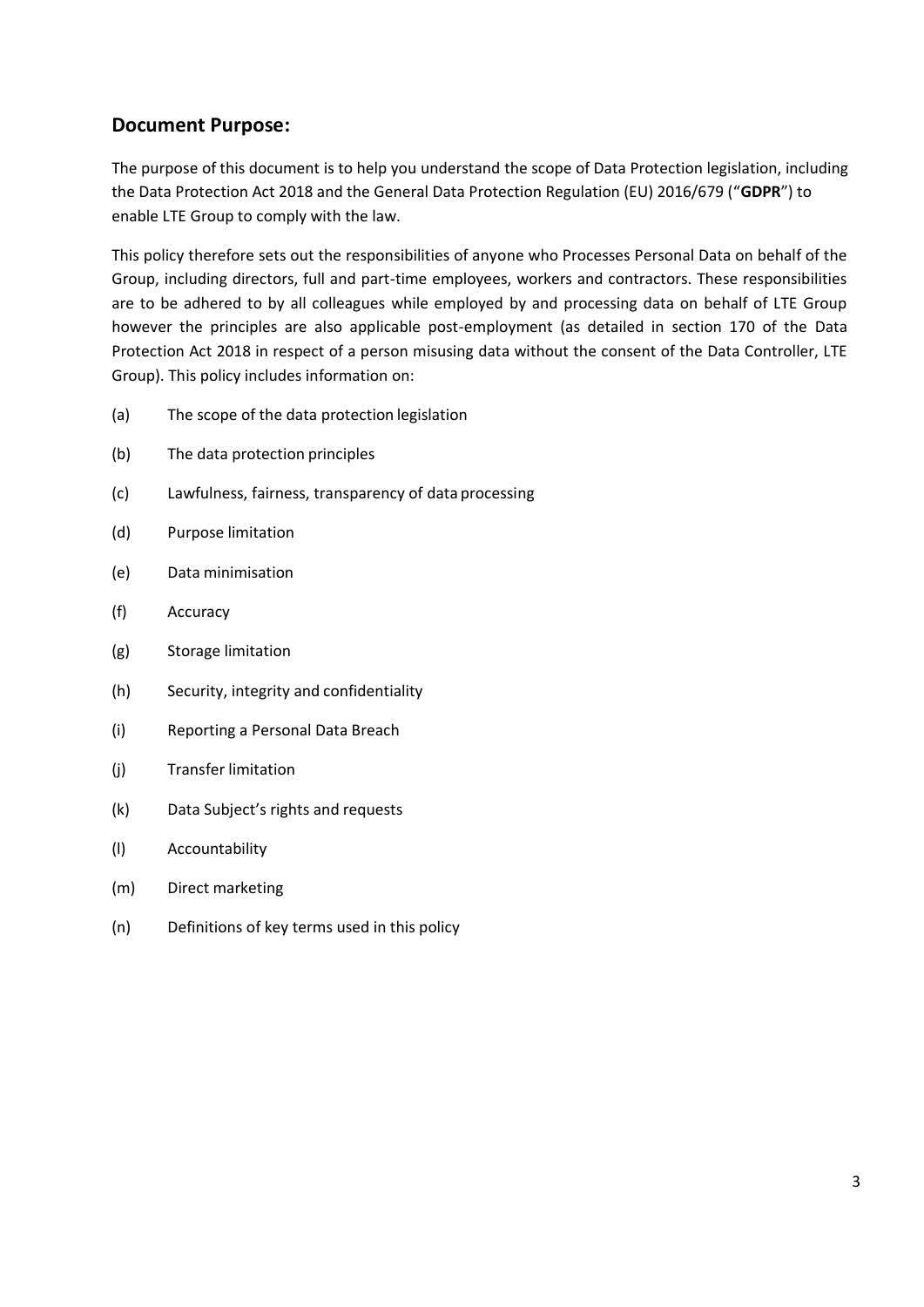## **Reference or Associated Documents**

| Ref.          | <b>Document Title</b>                                               |
|---------------|---------------------------------------------------------------------|
| DP001         | Data Protection Key Terms                                           |
| <b>DP002</b>  | Suspected Personal Data Breach - what to do                         |
| <b>DP005</b>  | Data Protection Impact Assessment (template)                        |
|               | Data Protection Impact Assessment Guidance                          |
| <b>DP003</b>  | LTE Group Subject Access Request Procedure                          |
| DP004         | <b>Interim Retention Schedule</b>                                   |
|               | <b>Password Protecting Documents</b>                                |
|               | Data Protection When Printing                                       |
|               | LTE Group Acceptable Use Policy - Colleagues                        |
|               | <b>LTE Group Privacy Notices</b>                                    |
|               | External privacy notices on www.ltegroup.co.uk/privacy-foi          |
|               | Privacy notices for colleagues on the colleague intranet (Hub)<br>- |
| <b>ITS003</b> | LTE Group IT Services Information Security Policy                   |
| <b>ITS007</b> | LTE Group IT Services Encryption Policy                             |
| <b>ITS011</b> | LTE Group IT Services Access Control Policy;                        |
| <b>ITS027</b> | LTE Group IT Services Clear Desk Policy                             |
| <b>ITS039</b> | LTE Group IT Services Disposal and Re-Use of Media Policy           |
| <b>ITS042</b> | LTE Group IT Services Network Security Policy                       |
| <b>ITS049</b> | LTE Group IT Services Information Data Retention Policy             |
| <b>ITS070</b> | LTE Group IT Services Risk Assessment Methodology                   |
| <b>ITS098</b> | LTE Group IT Services Password Policy                               |
| <b>ITS099</b> | LTE Group IT Services Information Exchange Policy                   |
| <b>ITS111</b> | LTE Group IT Services System Configuration Policy                   |
| <b>ITS169</b> | LTE Group Bring Your Own Device Policy                              |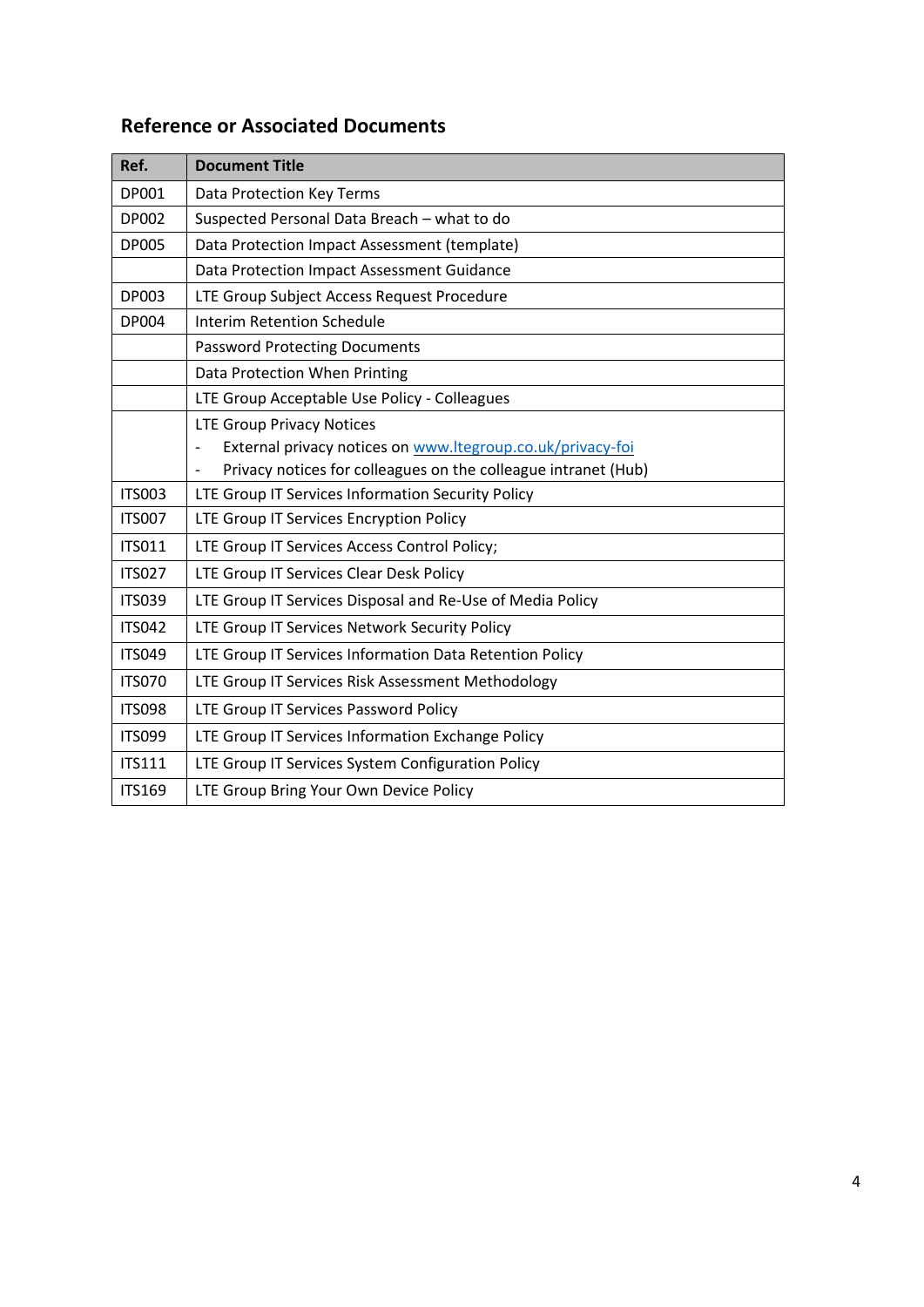## **Table of Contents**

| 1    |      |  |
|------|------|--|
| 2    |      |  |
| 2.1  |      |  |
| 2.2  |      |  |
| 2.3  |      |  |
| 3    |      |  |
| 4    |      |  |
| 4.1  |      |  |
| 4.2  |      |  |
| 4.3  |      |  |
| 5    |      |  |
| 6    |      |  |
| 7    |      |  |
| 8    |      |  |
| 9    |      |  |
| 9.1  |      |  |
| 10   |      |  |
| 11   |      |  |
|      | 11.1 |  |
|      | 11.2 |  |
| 12   |      |  |
| 13   |      |  |
| 13.1 |      |  |
|      | 13.2 |  |
|      | 13.3 |  |
| 14   |      |  |
| 15   |      |  |
| 16   |      |  |
| 17   |      |  |
|      |      |  |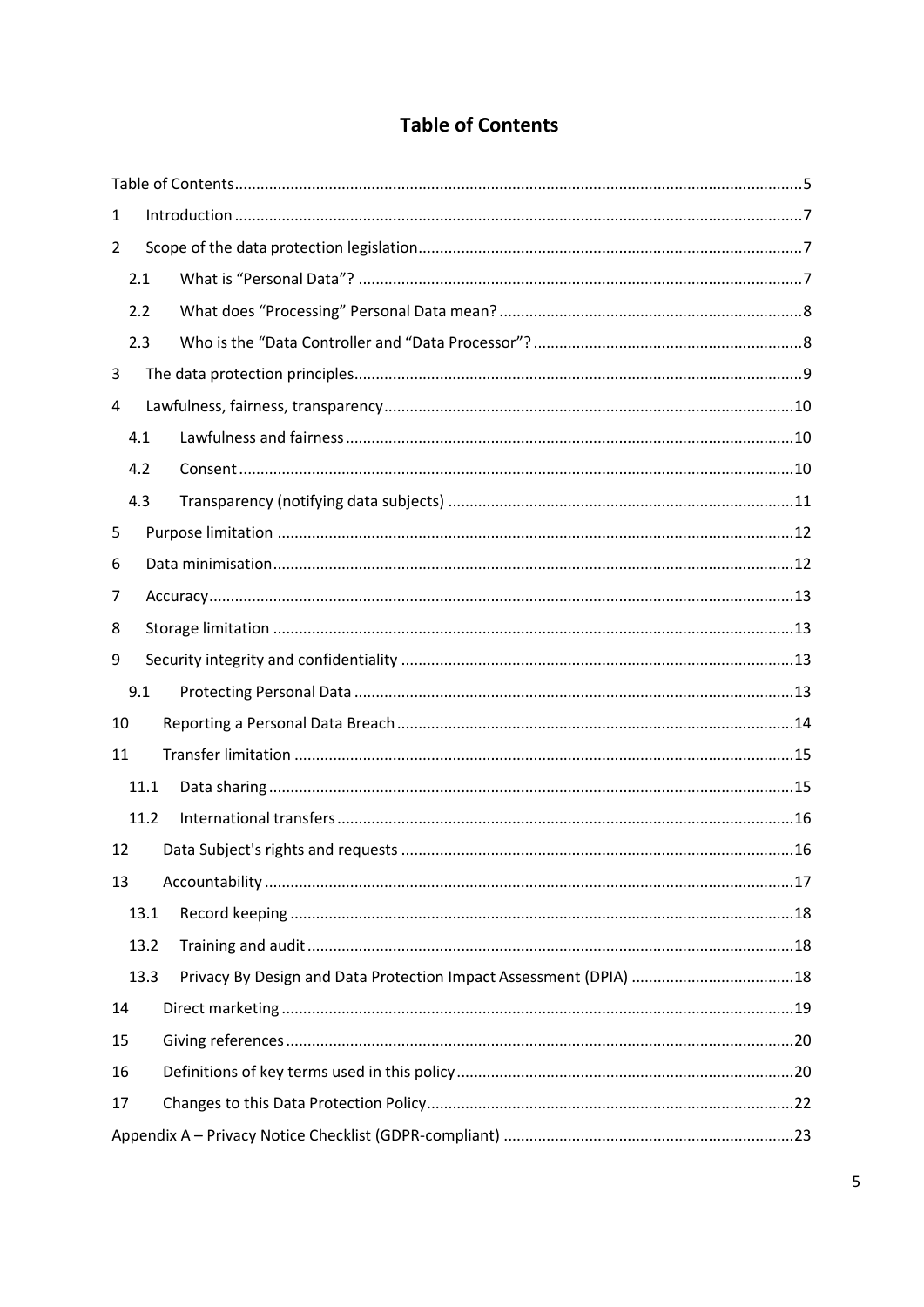| Part 3 – International transfers of Personal Data in the context of online learning35 |  |
|---------------------------------------------------------------------------------------|--|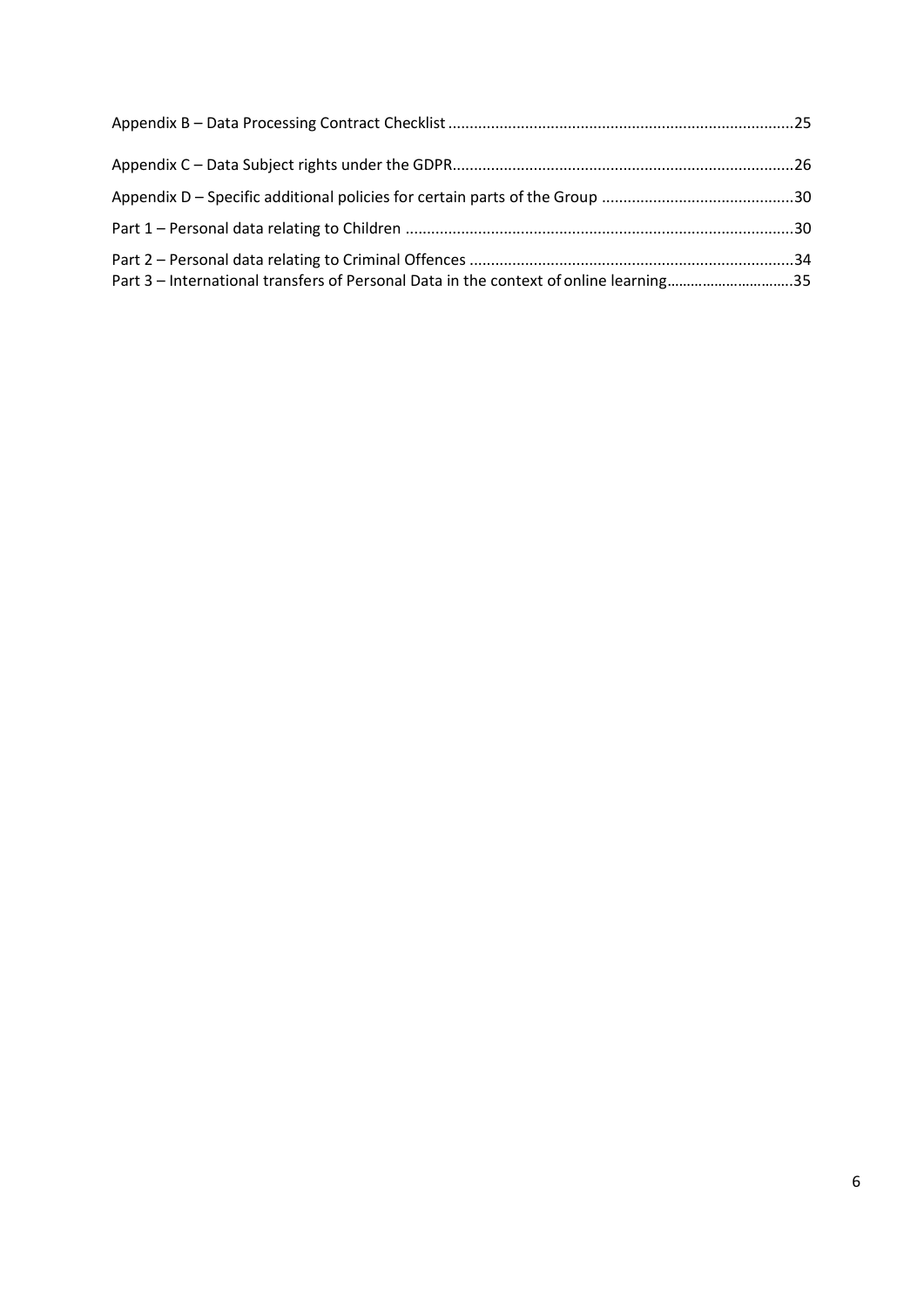# **1 Introduction**

The way in which LTE Group, which includes Total People Limited (Work Based Learning) and Novus Cambria- a joint venture with Coleg Cambria, and the operating divisions of the LTE Group (statutory corporation) – Novus (delivery learning and skills in the Prison estate), The Manchester College (FE delivery), UCEN (HE delivery), MOL (blended distance learning) and LTE Group Services – ("**we**", "**our**", "**us**", "**the Group**"), use personal data is regulated by data protection legislation which includes The Data Protection Act 2018 and the General Data Protection Regulation (EU) 2016/679 – the "**GDPR**".

It is important for all our Colleagues ("**you**", "**your**") to understand the scope of the GDPR to enable us to comply with the law. This policy sets out the responsibilities of anyone who Processes Personal Data on behalf of the Group, including directors, full and part-time employees, workers and contractors. These responsibilities are to be adhered to by all colleagues while employed by and processing data on behalf of LTE Group however the principles are also applicable post-employment (as detailed in section 170 of the Data Protection Act 2018 in respect of a person misusing data without the consent of the Data Controller, LTE Group). Related Policies and documents are available to help you interpret and act in accordance with this policy.

The Information Commissioner's Office ("**ICO**") is the supervisory authority regulating data protection in the United Kingdom. Breaching the GDPR can lead to fines ordered by and payable to the ICO and/or claims for compensation. There is also a reputational risk of negative publicity for the Group. For these reasons, if you fail to comply with the requirements of this policy and the Related Policies, you may be subject to disciplinary action.

All Colleagues must familiarise themselves with this policy. Any questions or concerns about the interpretation or operation of this policy should be addressed to our Data Protection Officer a[t](mailto:dpo@ltegroup.co.uk) [dpo@ltegroup.co.uk](mailto:dpo@ltegroup.co.uk) in the first instance.

Some parts of the data protection legislation can sound quite technical and legal, particularly as a result of the various legal definitions and phrases that are used. We have therefore included a "Definitions of key terms used in this policy" section to this policy in paragraph 16. Any questions or concerns about the interpretation or operation of this policy should be addressed to the Data Protection Officer at [dpo@ltegroup.co.uk i](mailto:dpo@ltegroup.co.uk)n the first instance.

# **2 Scope of the data protection legislation**

The GDPR applies to the "**Processing**" of "**Personal Data**" by automated means (electronically) or where Personal Data form, or are intended to form, part of a filing system.

We have explained what this means in more detail below.

#### <span id="page-6-0"></span>**2.1** What is "Personal Data"?

Personal Data means any information about an individual from which that person (a "**Data Subject**") can be identified. It does not include data where the identity has been removed (anonymous data).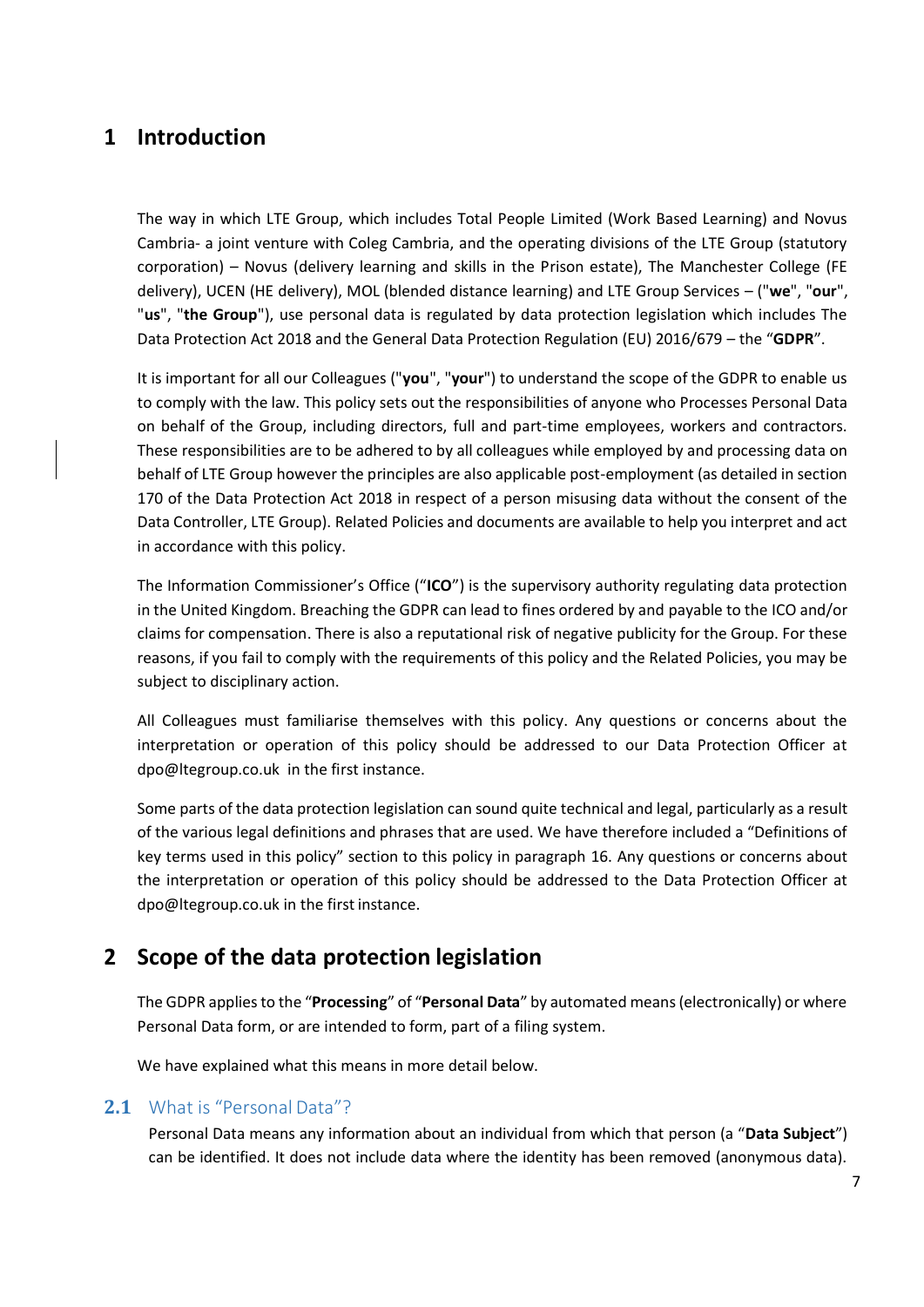The information will be Personal Data if a person can be identified either directly or indirectly, in particular by reference to an identifier such as a name, an identification number, location data, an online identifier or to one or more factors specific to the physical, physiological, genetic, mental, economic, cultural or social identity of that person. For example personal data may include names, addresses, email addresses and telephone numbers; it may also include images in photographs or films and recorded telephone conversations.

We use Personal Data in relation to various types of Data Subject, including employees, learners, potential learners, business contacts, suppliers and contractors.

There are special categories of Personal Data to which additional safeguards apply. This means special category Personal Data needs to be treated even more carefully than Personal Data.

These special categories of Personal Data include information revealing racial or ethnic origin, political opinions, religious or similar beliefs, trade union membership, physical or mental health conditions, sexual life, sexual orientation and biometric or genetic data. In order to process special category data, you need to identify both a lawful basis under Article 6 of the GDPR and a separate condition for processing special category data under Article 9 (both of which need to be documented on our data inventory, managed by our Data Protection Officer and relevant supporting colleagues). Personal Data relating to criminal offences and convictions has separate and specific safeguards to the special categories of Personal Data listed above. The Processing of Personal Data relating to criminal convictions and offences or related security measures shall be carried out only under the control of official authority or when Processing is authorised by (EU or Member State) law providing for appropriate safeguards for the rights and freedoms of data subjects (and must comply with Article 10). The Data Protection Act 2018 deals with this type of data in a similar way to special category data, and sets out specific conditions providing lawful authority for processing it.

#### **2.2** What does "Processing" Personal Data mean?

The data protection legislation only applies to the "Processing" of Personal Data.

Processing has a broad definition and includes almost anything we might do with Personal Data, including obtaining, recording, organising, structuring, holding, using, disclosing and destroying Personal Data.

#### <span id="page-7-0"></span>**2.3** Who is the "Data Controller" and "Data Processor"?

A "**Data Controller**" determines the purposes for which and the manner in which Personal Data is processed. For example, your employer organisation within the Group is a Data Controller in respect of Personal Data it holds about you.

A "**Data Processor**" is any person who processes data on behalf of the Data Controller.

A Data Controller remains responsible for the use of any Personal Data that it passes to the Data Processor. We are also required to put in place a written contract with any Data Processors we use, to make sure that they reach the same high standards of data protection as LTE Group. Anyone wishing to appoint a Data Processor, share data belonging to LTE Group with a third party or is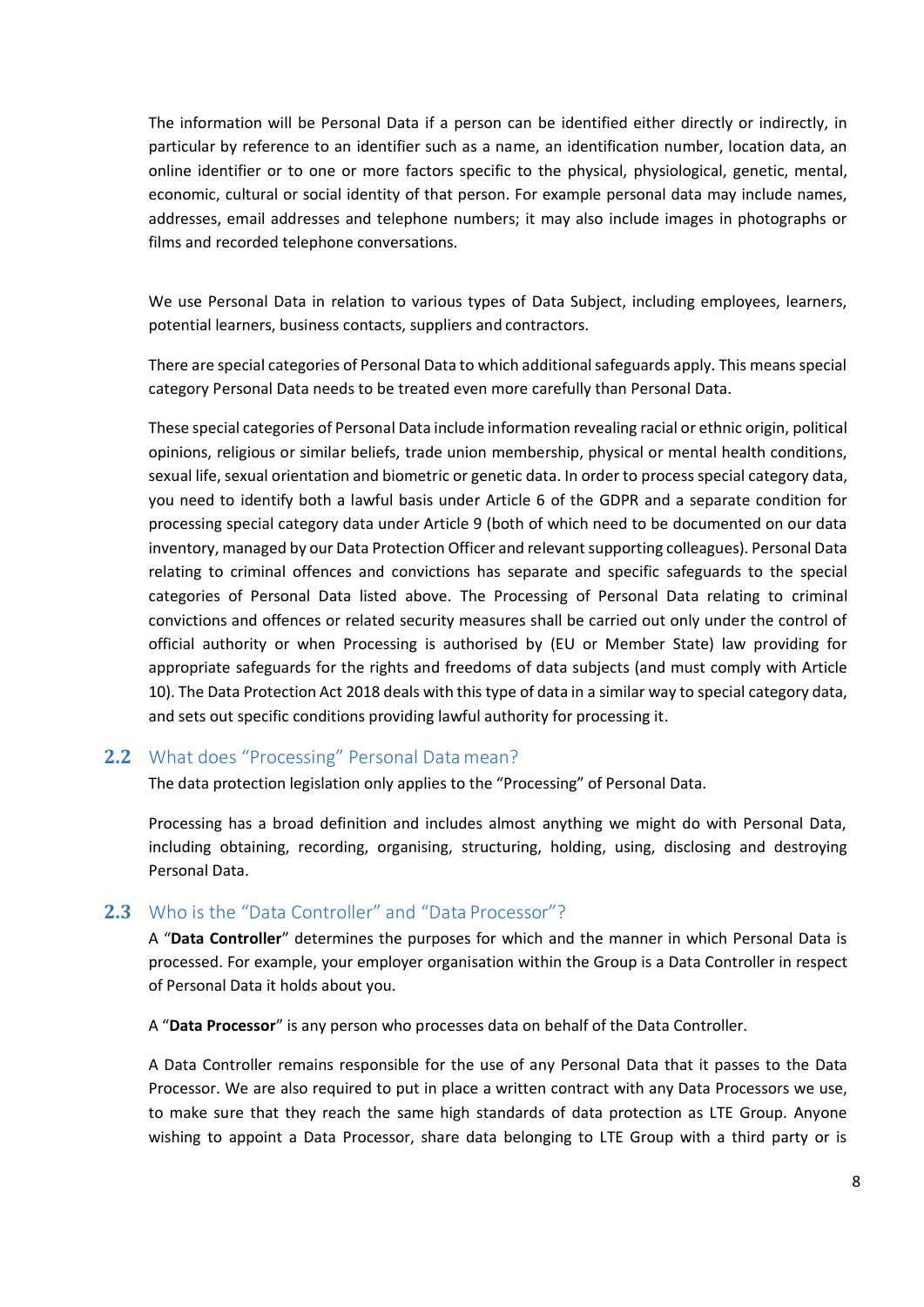concerned that they are passing Personal Data onto a third party (i.e. a person or entity outside of LTE Group) should speak to the Data Protection Officer to ensure that an appropriate contract or data processing agreement is used.

While you are carrying out your role working for the Group, you will not be a Data Processor. However if you act outside of your contract or role, you may become a Data Controller or Data Processor, and the legal obligations that fall to the Group entities as Data Controller could equally apply to you. This is another reason it is really important for you to be aware of the importance of data protection.

If you have any concerns about this, please let the Data Protection Officer know.

# **3 The data protection principles**

The data protection principles underpin the GDPR and tell us how we should Process Personal

Data. They are set out in the GDPR and require Personal Data to be:

- a) Processed lawfully, fairly and in a transparent manner (*Lawfulness, Fairness and Transparency*).
- b) Collected only for specified, explicit and legitimate purposes (*PurposeLimitation*).
- c) Adequate, relevant and limited to what is necessary in relation to the purposes for which it is Processed (*Data Minimisation*).
- d) Accurate and where necessary kept up to date (*Accuracy*).
- e) Not kept in a form which permits identification of Data Subjects for longer than is necessary for the purposes for which the data is Processed (*Storage Limitation*).
- f) Processed in a manner that ensures its security using appropriate technical and organisational measures to protect against unauthorised or unlawful Processing and against accidental loss, destruction or damage (*Security, Integrity and Confidentiality*).
- *g)* Accountability *(The Controller shall be accountable for and able to demonstrate compliance)*

We are responsible for and must be able to demonstrate compliance with the data protection principles listed above (*Accountability*).

We have explained these in more detail below as it is really important that you understand how these principles work in order to ensure our compliance with the data protection legislation and to make sure that you do not breach the data protection legislation.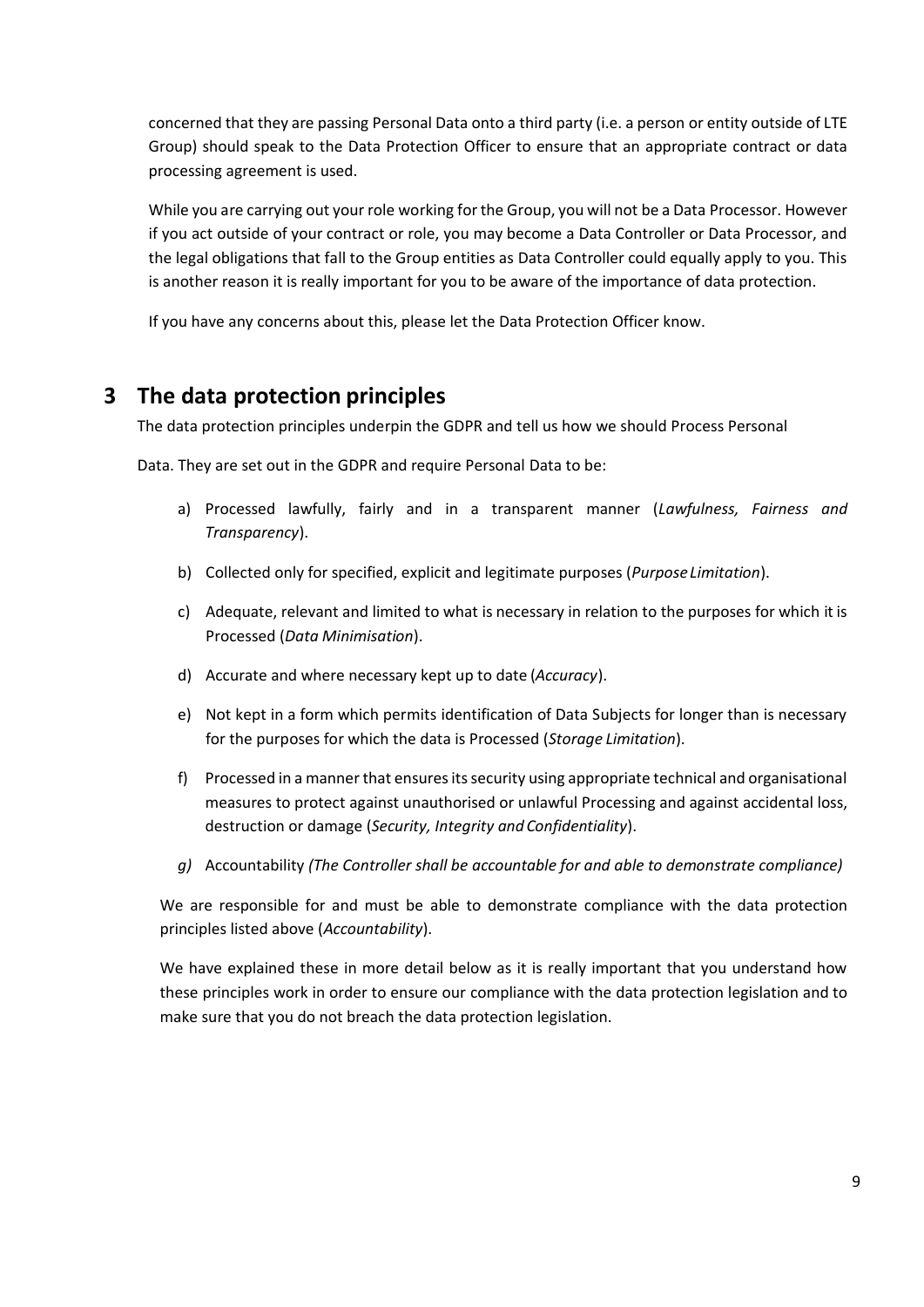## **4 Lawfulness, fairness, transparency**

#### <span id="page-9-0"></span>**4.1** Lawfulness and fairness

*Personal Data must be Processed lawfully, fairly and in a transparent manner in relation to the Data Subject.*

The GDPR only allows Processing for specific purposes. These are known as the lawful grounds of processing or the conditions of processing. You need to comply with one of these grounds to make the Processing lawful and in compliance with the data protection legislation. The most relevant are set out below:

- a) the Data Subject has given his or her Consent; or
- b) the Processing is necessary for the performance of a contract with the Data Subject;or
- c) to meet our legal compliance obligations; or
- d) to protect the Data Subject's vital interests;
- e) to provide education (performing a task in the public interest); or
- f) if the Processing does not relate to tasks carried out to provide education (our public task), to pursue our legitimate interests for purposes where they are not overridden because the Processing prejudices the interests or fundamental rights and freedoms of Data Subjects. The purposes for which we Process Personal Data for legitimate interests need to be set out in applicable Privacy Notices and reasons documented on our processing inventories and other applicable record keeping (colleagues should always consult with our DP champions or DPO in respect of record keeping and documentation requirements under GDPR)

We have to identify at least one of the above legal grounds and document which one(s) we are relying on for each Processing activity (i.e. each bit of Processing that we do). This must be documented on our data processing inventory which is owned by our Data Protection Officer and supporting colleagues. It is important that colleagues make their local Data Protection Champion (locatable through our colleague intranet, alternatively or if in doubt, our Data Protection Officer) aware of any changes to the way we process data.

If we can't identify one of these legal grounds, we shouldn't be doing that Processing.

#### **4.2** Consent

*Consent is one of the legal grounds that we can rely on when we Process Personal Data.*

What is meant by "Consent" is defined in the GDPR. It needs to be a clear indication of agreement either by a statement or positive action to the Processing by the Data Subject. Consent requires affirmative action so silence, pre-ticked boxes or inactivity are unlikely to be sufficient.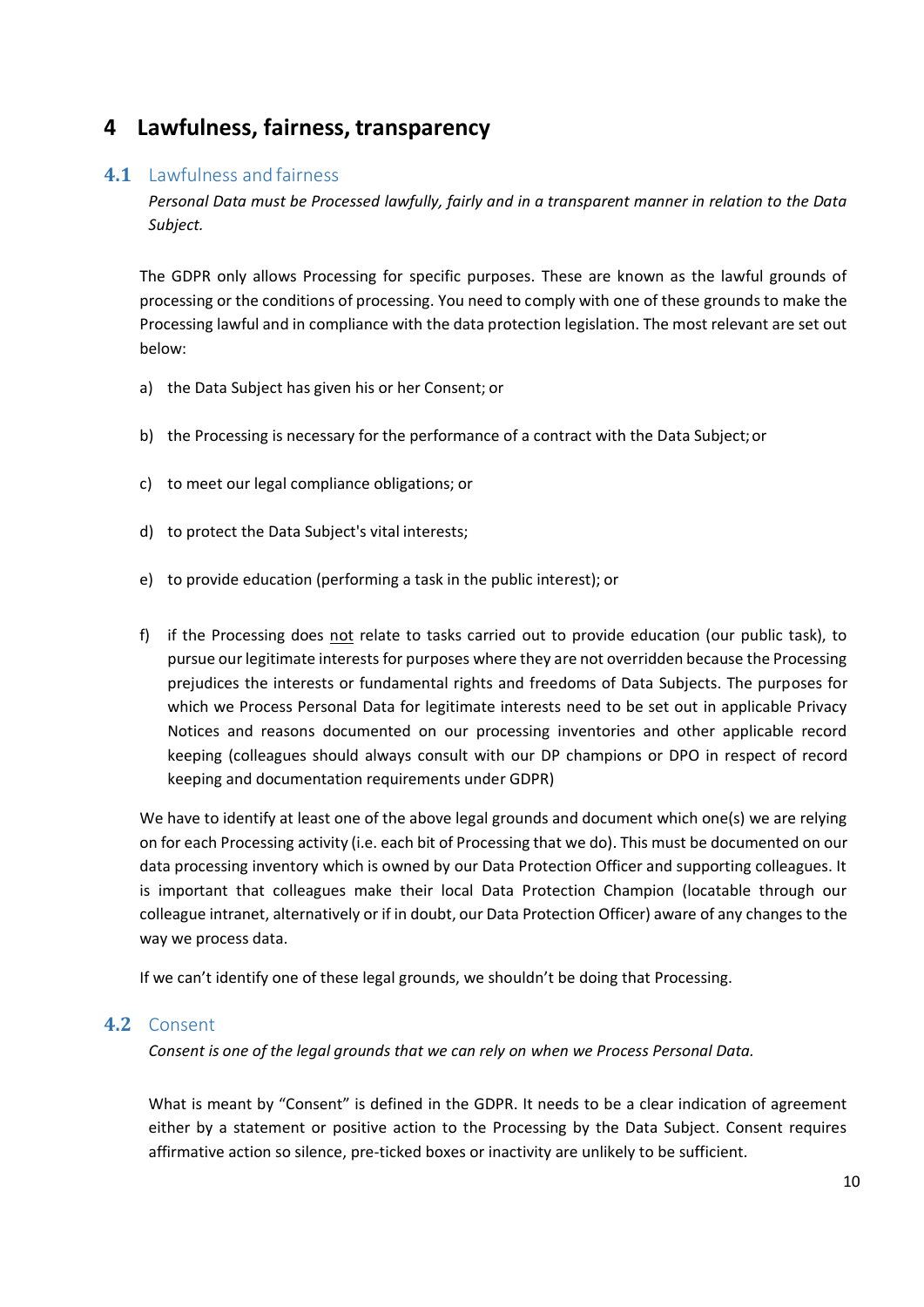If Consent is given in a document which deals with other matters, then the Consent must be kept separate from those other matters.

Data Subjects must be easily able to withdraw their Consent to Processing at any time. Any withdrawal must be promptly acted upon. Consent may need to be refreshed (i.e. updated) on a regular basis. In addition, the Consent will need to be refreshed if the Group intends to Process Personal Data for a different and incompatible purpose which was not disclosed when the Data Subject first gave their Consent.

You will need to evidence Consent captured and keep records of all Consents so that we can demonstrate that we have obtained the right Consent for the right Processing activities. This is part of the accountability principle. If an individual (a data subject) contacts you to withdraw consent for marketing purposes, you must inform our Data Protection Officer and / or Marketing Team without undue delay as it is likely that our organisation will need to act rather than a colleague or local department, to ensure that this individual no longer receives marketing from us.

#### **4.3** Transparency (notifying data subjects)

*The GDPR requires Data Controllers to provide detailed, specific information to Data Subjects depending on whether the information was collected directly from Data Subjects or from elsewhere. Such information must be provided through appropriate Privacy Notices which must be concise, transparent, intelligible, easily accessible, and in clear and plain language so that a Data Subject can easily understand them.*

Whenever we collect Personal Data directly from Data Subjects, including for human resources or employment purposes or from apprentices/learners, we must provide the Data Subject with all the information required by the GDPR. This is contained in a document called a Privacy Notice.

You will have received our Privacy Notice that sets this information out in relation to your employment/engagement with us. We have to provide a different Privacy Notice to other categories of Data Subject, such as learners. All of our privacy notices are available on our website under Privacy and FOI (for external groups, such as but not limited to students) and the colleague intranet (for internal groups, such as colleagues).

The Privacy Notice must include the identity of the Data Controller (eg the Group) and our Data Protection Officer ("**DPO**"). It must also set out information about how and why we will use, Process, disclose, protect and retain that Personal Data.

It is important that the Privacy Notice is given at the right time. If the Personal Data is collected directly from the Data Subject, the Privacy Notice must be provided when the Data Subject first provides the Personal Data to the Group.

When Personal Data is collected indirectly (for example, from a third party or publically available source), you must provide the Data Subject with all the information required by the GDPR as soon as possible after collecting/receiving the Personal Data. You must also check that the Personal Data was collected by the third party in accordance with the GDPR and on a basis which contemplates our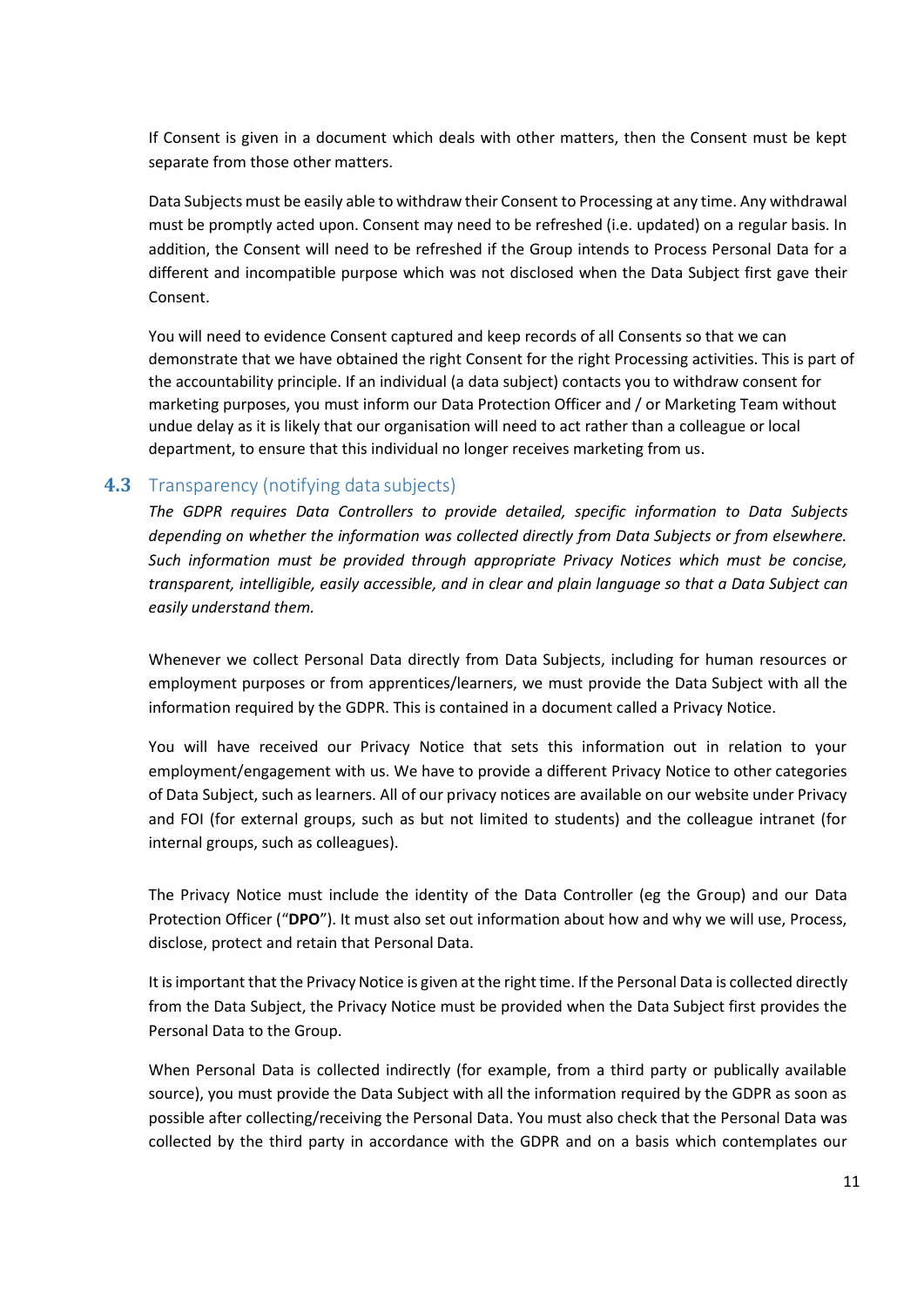proposed Processing of that Personal Data i.e. that the individual knew that their Personal Data was going to be passed to us and for what purpose.

This means that all the third parties that we work with who Process Personal Data collected by the Group should also comply with the GDPR.

A checklist setting out the information that must be included in Privacy Notices is included at the end of this policy (**Appendix A**).

# **5 Purpose limitation**

*Personal Data must be collected only for specified, explicit and legitimate purposes. It must not be further Processed in any manner incompatible with those purposes.*

We cannot use Personal Data for new, different or incompatible purposes from those disclosed to the Data Subject when it was first obtained.

This means if we collect Personal Data for one purpose, we shouldn't then use it for another purpose unless we tell the Data Subject what we are going to do and we have a legal ground to undertake that Processing.

# **6 Data minimisation**

*Personal Data must be adequate, relevant and limited to what is necessary in relation to the purposes for which it is Processed.*

You may only Process Personal Data when performing your role duties requires it. You cannot Process Personal Data for any reason unrelated to your role duties. If you do use Personal Data for reasons outside your role duties, you may become a Data Controller or Data Processor of that Personal Data and therefore you may have to comply with the terms of the data protection legislation yourself. You could also expose both yourself and the Group to fines and/or a claim for damages from the Data Subject if you have used their Personal Data in a way that was incompatible with the data protection legislation.

You may only collect Personal Data that you require for your role duties: do not collect excessive data. Ensure any Personal Data collected is adequate and relevant for the intended purposes. You shouldn't be collecting any field of Personal Data that is not necessary in the context of the reason you are collecting it.

You must ensure that when Personal Data is no longer needed for specified purposes it is deleted or anonymised, and follow the data retention guidelines we publish from time to time.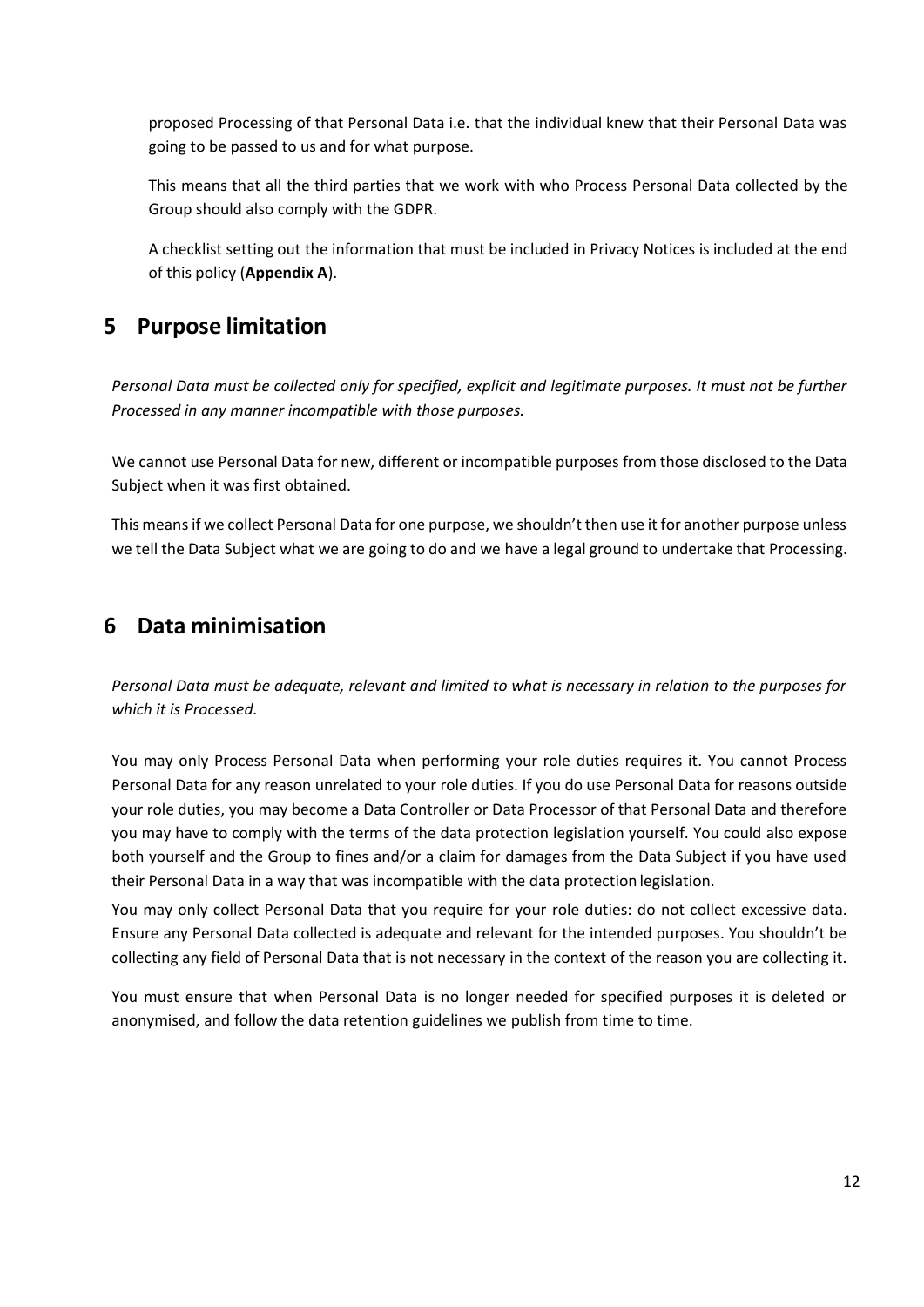## **7 Accuracy**

*Personal Data must be accurate and, where necessary, kept up-to-date. It must be corrected or deleted without delay when inaccurate.*

You must ensure that the Personal Data we use and hold is accurate, complete, kept up-to-date and relevant to the purpose for which we collected it. You must check the accuracy of any Personal Data at the point of collection and at regular intervals afterwards. You must take all reasonable steps to destroy or amend inaccurate or out-of-date Personal Data.

## **8 Storage limitation**

*Personal Data must not be kept in an identifiable form for longer than is necessary for the purposes for which the data is Processed.*

You must not keep Personal Data in a form where the Data Subject could be identified for longer than needed for the purpose or purposes for which we originally collected it including for the purpose of satisfying any legal, accounting or reporting requirements.

We will maintain retention policies and procedures to ensure Personal Data is deleted after a reasonable time for the purposes for which it was being held, unless a law requires such data to be kept for a minimum time.

We must ensure Data Subjects are informed of the period for which data is stored and how that period is determined in any applicable Privacy Notice.

# **9 Security, integrity and confidentiality**

#### <span id="page-12-0"></span>**9.1** Protecting Personal Data

*Personal Data must be secured by appropriate technical and organisational measures against unauthorised or unlawful Processing, and against accidental loss, destruction or damage.*

We will develop, implement and maintain safeguards appropriate to our size, scope and business, our available resources, the amount of Personal Data that we own or maintain on behalf of others and identified risks (including use of encryption and Pseudonymisation where applicable). We will regularly evaluate and test the effectiveness of those safeguards to ensure security of our Processing of Personal Data.

You are responsible for helping the Group protect the Personal Data we hold. You must comply with the Group's security measures against unlawful or unauthorised Processing of Personal Data and against the accidental loss of, or damage to, Personal Data. These are also referenced wherever applicable in relevant other polices and documents (such as those referenced at the start of this policy,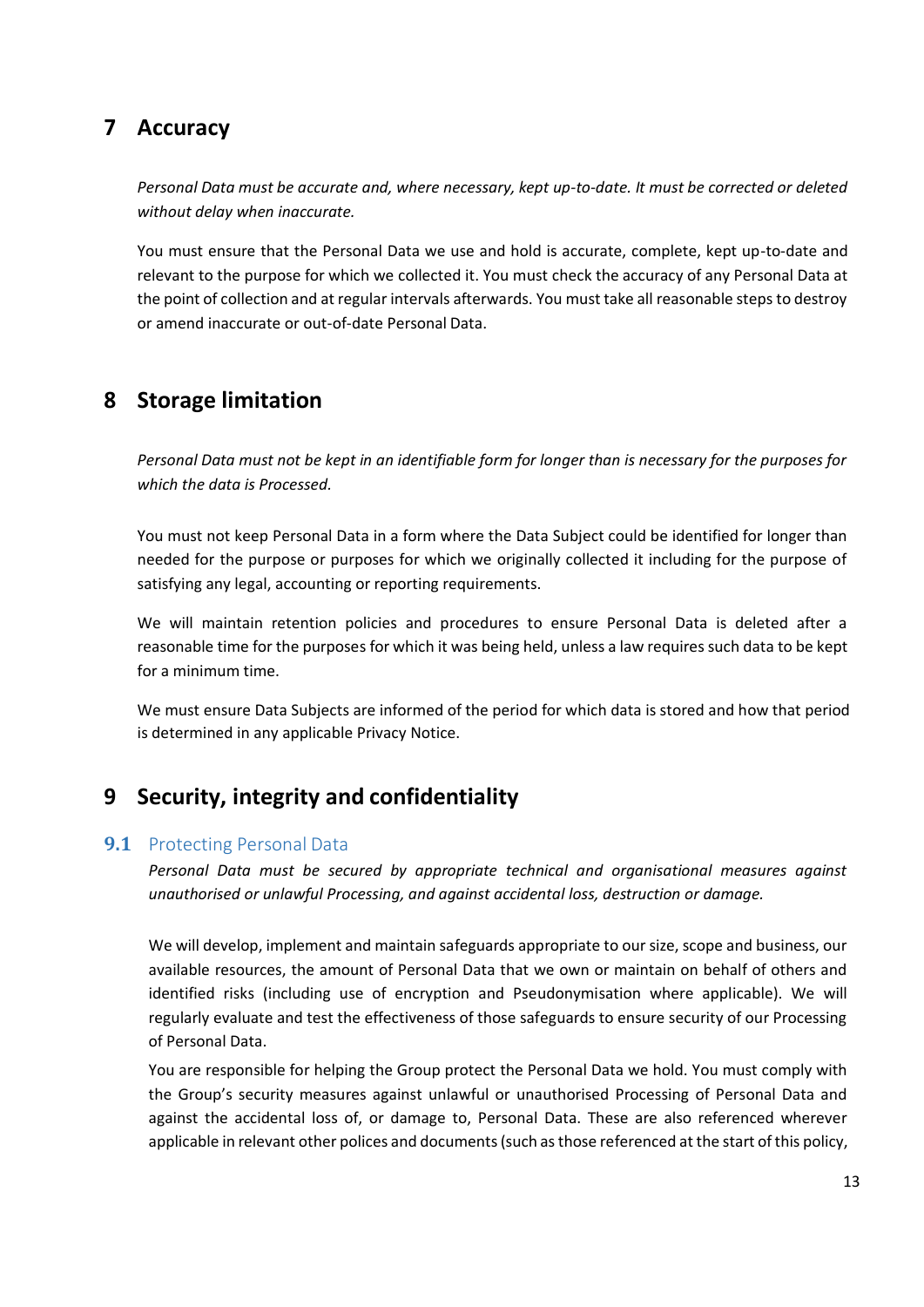for example the Acceptable Use Policy for colleagues and Data Protection Impact Assessment). You must exercise particular care in protecting Special Category Personal Data from loss and unauthorised access, use or disclosure.

You must follow all procedures and technologies we put in place to maintain the security of all Personal Data from the point of collection to the point of destruction. This includes following the IT specific policies that are published internally from time to time where they are stated to be applicable to you.

If you fail to comply with the Group's security measures (either intentionally or inadvertently), this could lead to disciplinary action against you. This reflects the importance of keeping Personal Data secure.

We may only transfer Personal Data to third-party service providers who agree to comply with the required policies and procedures and who agree to put adequate measures in place, as requested. This is to make sure that those third parties adhere to the Group's high standards in relation to the security of Personal Data.

If you are transferring Personal Data to a third party, or if you want to transfer Personal Data to a third party, and you are in any doubt as to whether there is a lawful basis or appropriate contract in place, you should speak to the Data Protection Officer before transferring the Personal Data.

You must maintain data security by protecting the confidentiality, integrity and availability of the Personal Data, defined as follows:

- a) Confidentiality means that only people who have a need to know and are authorised to use the Personal Data can access it. This includes you not accessing certain categories or Personal Data if it is not part of your job profile to do so.
- b) Integrity means that Personal Data is accurate and suitable for the purpose for which it is processed.
- c) Availability means that authorised users are able to access the Personal Data when they need it for authorised purposes. This means that you should not access Personal Data if you are not supposed to.

You must comply with all applicable aspects of our ITS003 IT Services Information Security Policy.

## **10 Reporting a Personal Data Breach**

*The GDPR requires Data Controllers to notify any Personal Data Breach to the applicable regulator and, in certain instances, the Data Subject.*

We have put in place procedures to deal with any suspected Personal Data Breach and will notify Data Subjects and/or any applicable regulator where we are legally required to do so. Please refer to our data breach procedure should you suspect a personal data breach has occurred (as referenced at the start of this policy and located on our colleague intranet). It is important that this process is followed and without undue delay to ensure our compliance.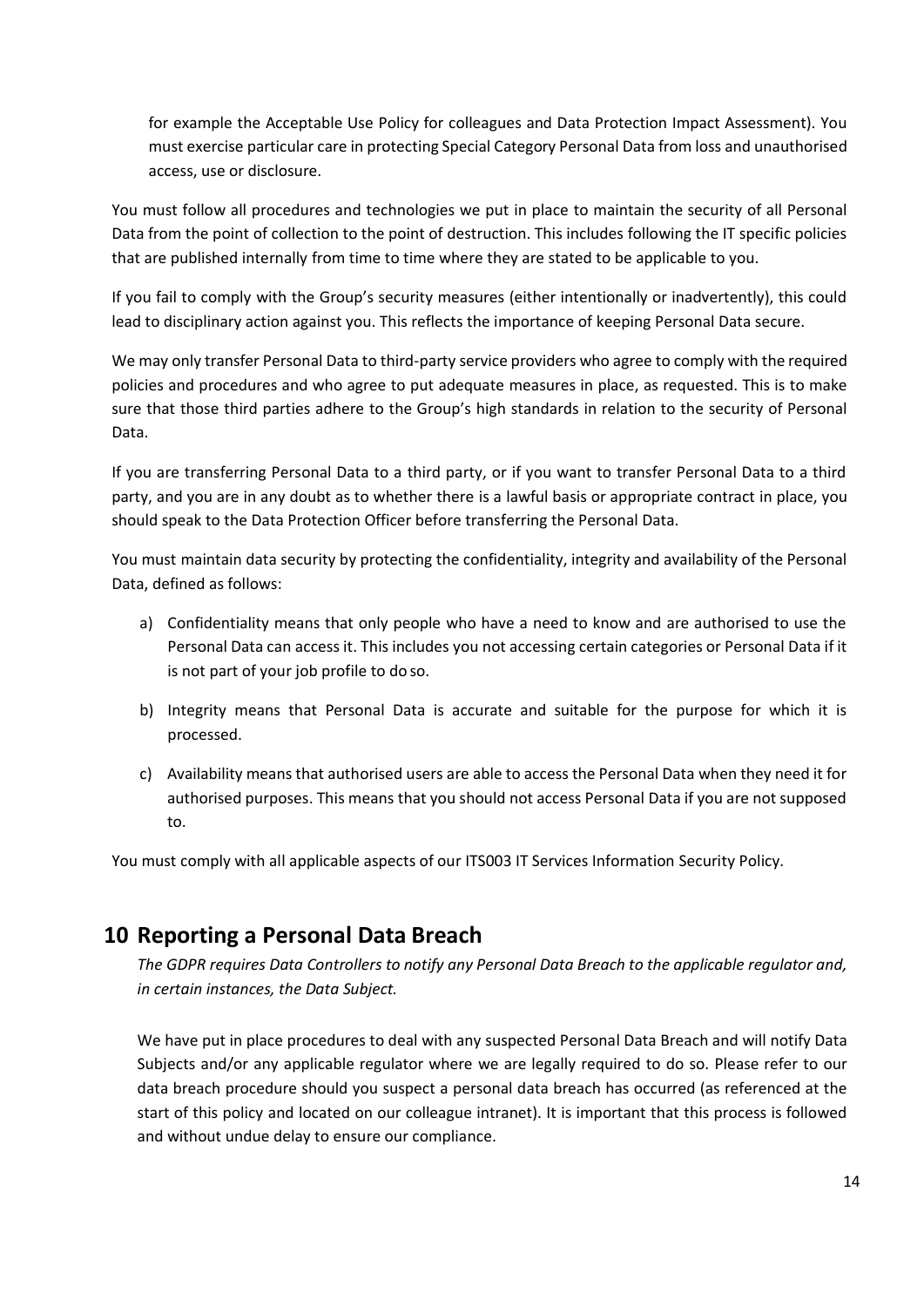If you know or suspect that a Personal Data Breach has occurred, do not attempt to investigate the matter yourself. Immediately contact the Data Protection Officer at [dpo@ltegroup.co.uk.](mailto:dpo@ltegroup.co.uk)

You should preserve all evidence relating to the potential Personal Data Breach.

If you fail to report a Personal Data Breach in accordance with this policy and associated data breach incident management policies and procedures, this could lead to disciplinary action against you. This is because compliance with these policies and procedures is critical to ensure that any Personal Data Breach is dealt with carefully and promptly to protect the Personal Data of Data Subjects.

## <span id="page-14-0"></span>**11 Transfer limitation**

#### **11.1** Data sharing

*Generally we are not allowed to share Personal Data with third parties unless certain safeguards and contractual arrangements have been put in place.*

You may only share the Personal Data we hold with another employee, agent or representative of our Group if the recipient has a job-related need to know the information and the transfer complies with any applicable cross-border transfer restrictions (see the section on **International transfers**  below for more information on this).

You may only share the Personal Data we hold with third parties, such as our service providers if:

- a) they have a need to know the information for the purposes of providing the contracted services;
- b) sharing the Personal Data complies with the Privacy Notice provided to the Data Subject and, if required, the Data Subject's Consent has been obtained;
- c) the third party has agreed to comply with the required data security standards, policies and procedures and put adequate security measures in place;
- d) the transfer complies with any applicable cross border transfer restrictions; and
- e) a fully executed written contract that contains GDPR approved third party clauses has been obtained (or another lawful basis has been identified and approved).

A checklist setting out the data protection provisions that must be included in a written contract with our service providers is included at the end of this policy (**Appendix B**).

As above, if you are transferring Personal Data to a third party, or if you want to transfer Personal Data to a third party, and you are concerned that there may not be an appropriate contract in place or are uncertain as to the legal basis upon which the Personal Data is being transferred, you should speak to the Data Protection Officer.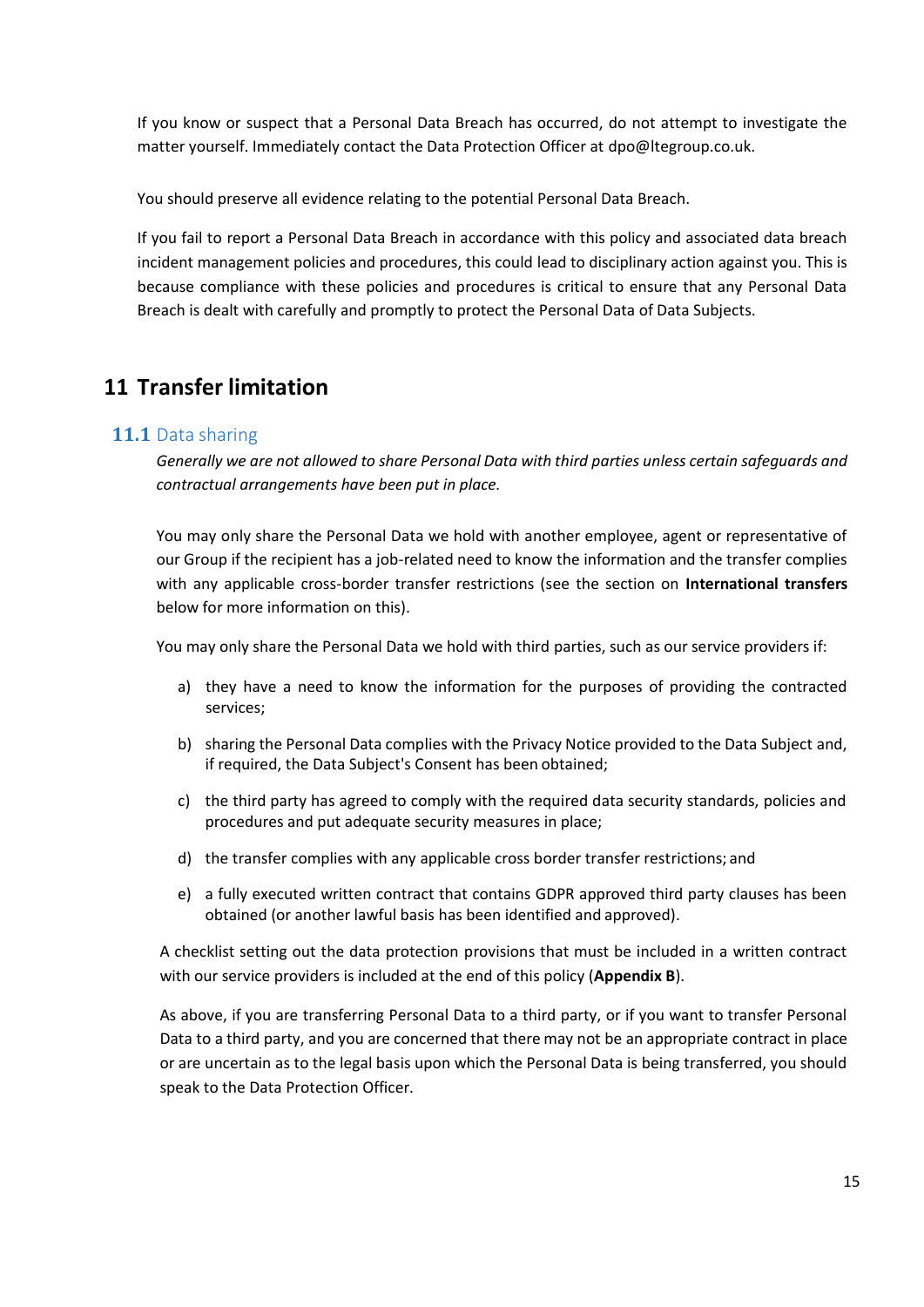## <span id="page-15-0"></span>**11.2** International transfers

*The GDPR restricts data transfers to countries outside the EEA in order to ensure that the level of data protection afforded to individuals by the GDPR is not undermined. You transfer Personal Data originating in one country across borders when you transmit, send, view or access that data in or to a different country.*

You may only transfer Personal Data outside the EEA if one of the following conditions applies:

- a) the European Commission has issued a decision confirming that the country to which we transfer the Personal Data ensures an adequate level of protection for the Data Subjects' rights and freedoms, a list of countries where a decision has been issued is available a[t](https://ec.europa.eu/info/law/law-topic/data-protection_en) [https://ec.europa.eu/info/law/law-topic/data-protection\\_en;](https://ec.europa.eu/info/law/law-topic/data-protection_en)
- b) appropriate safeguards are in place, such as: binding corporate rules (BCR); standard contractual clauses approved by the European Commission; an approved code of conduct; or a certification mechanism applies;
- c) the Data Subject has provided Consent to the proposed transfer after being informed of any potential risks; or
- d) the transfer is necessary for one of the other reasons set out in the GDPR, including the performance of a contract between us and the Data Subject, reasons of public interest, to establish, exercise or defend legal claims or to protect the vital interests of the Data Subject where the Data Subject is physically or legally incapable of giving Consent and, in some limited cases, for our legitimate interest.

If you are transferring Personal Data outside of the EEA or if you want to transfer Personal Data outside the EEA, and you are concerned that there may not be an appropriate legal arrangement in place, you should speak to the Data Protection Officer to ensure that an appropriate legal arrangement is in place.

## **12 Data Subject's rights and requests**

*Data Subjects have rights when it comes to how we handle their Personal Data.*

These include rights to:

- a) withdraw Consent to Processing at any time;
- b) receive certain information about the Data Controller's Processing activities;
- c) request access to their Personal Data that we hold;
- d) prevent our use of their Personal Data for direct marketing purposes;
- e) ask us to erase Personal Data if it is no longer necessary in relation to the purposes for which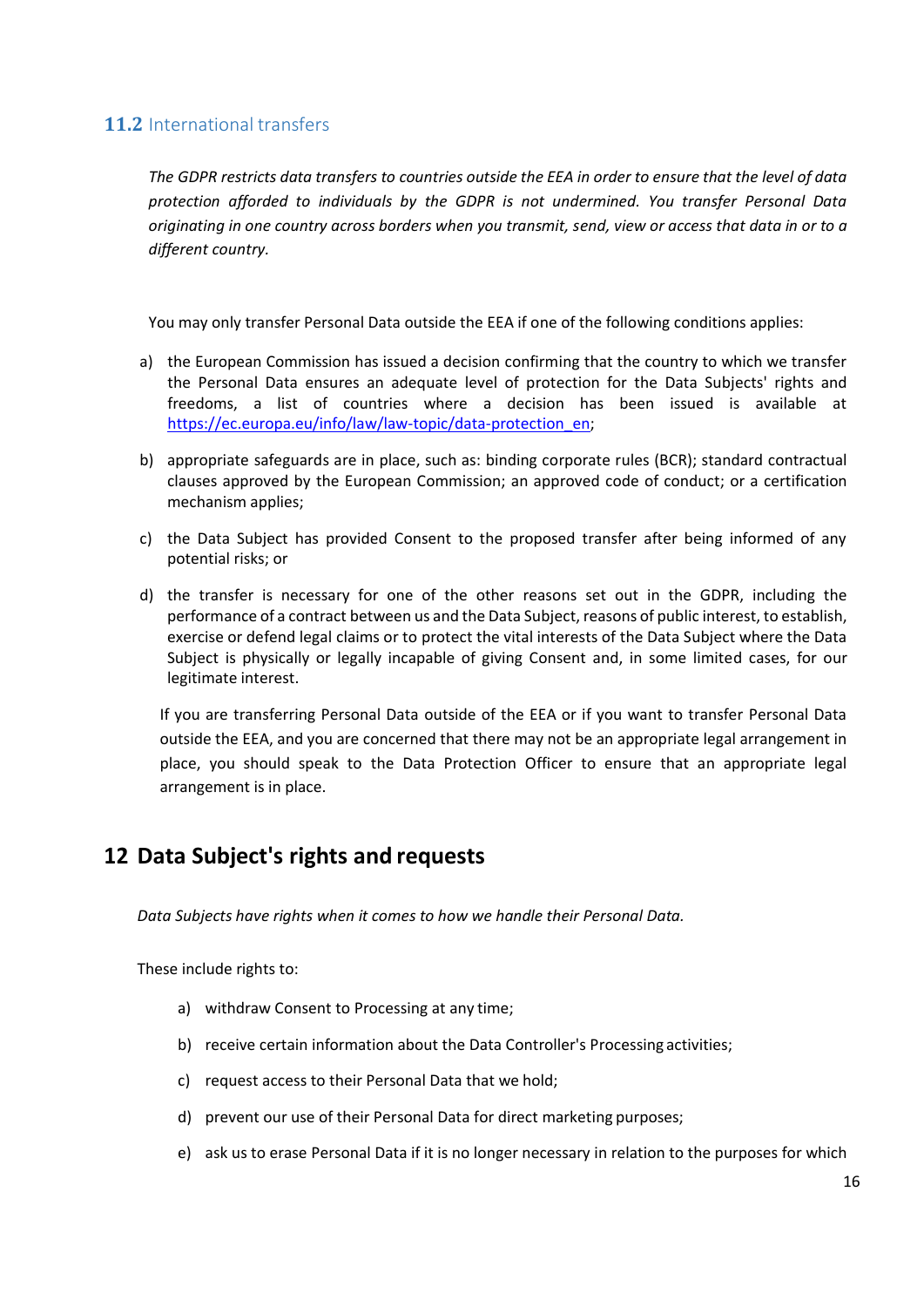it was collected or Processed or to rectify inaccurate data or to complete incomplete data;

- f) restrict Processing in specific circumstances;
- g) challenge Processing which has been justified on the basis of our legitimate interests or in the public interest;
- h) request a copy of an agreement under which Personal Data is transferred outside of the EEA;
- i) prevent Processing that is likely to cause damage or distress to the Data Subject or anyone else;
- j) be notified of a Personal Data Breach which is likely to result in high risk to their rights and freedoms;
- k) make a complaint to the supervisory authority; and
- l) in limited circumstances, receive or ask for their Personal Data to be transferred to a third party in a structured, commonly used and machine readable format.

You must verify the identity of an individual before disclosing Personal Data (do not allow third parties to persuade you into disclosing Personal Data without proper authorisation).

You must immediately forward any Data Subject request you receive to the Data Protection Officer at [dpo@ltegroup.co.uk](mailto:dpo@ltegroup.co.uk) and comply with the Group's Data Subject Rights response policies and procedures.

A summary of Data Subject's rights under the GDPR is included at the end of this policy (**Appendix C**).

## <span id="page-16-0"></span>**13 Accountability**

*The Data Controller must implement appropriate technical and organisational measures in an effective manner, to ensure compliance with data protection principles. The Data Controller is responsible for, and must be able to demonstrate, compliance with the data protection principles.*

*This means that we must have adequate resources and controls in place to ensure and to document GDPR compliance including:*

- a) appointing a suitably qualified DPO (where necessary) and an executive accountable for data privacy;
- b) implementing Privacy by Design when Processing Personal Data and completing DPIAs where Processing presents a high risk to rights and freedoms of Data Subjects;
- c) integrating data protection into internal documents including this Data Protection Policy, Related Policies and Privacy Notices;
- d) regularly training you on the GDPR, this Data Protection Policy, Related Policies and data protection matters including, for example, Data Subject's rights, Consent, legal basis, DPIA and Personal Data Breaches. We must maintain a record of training attendance by our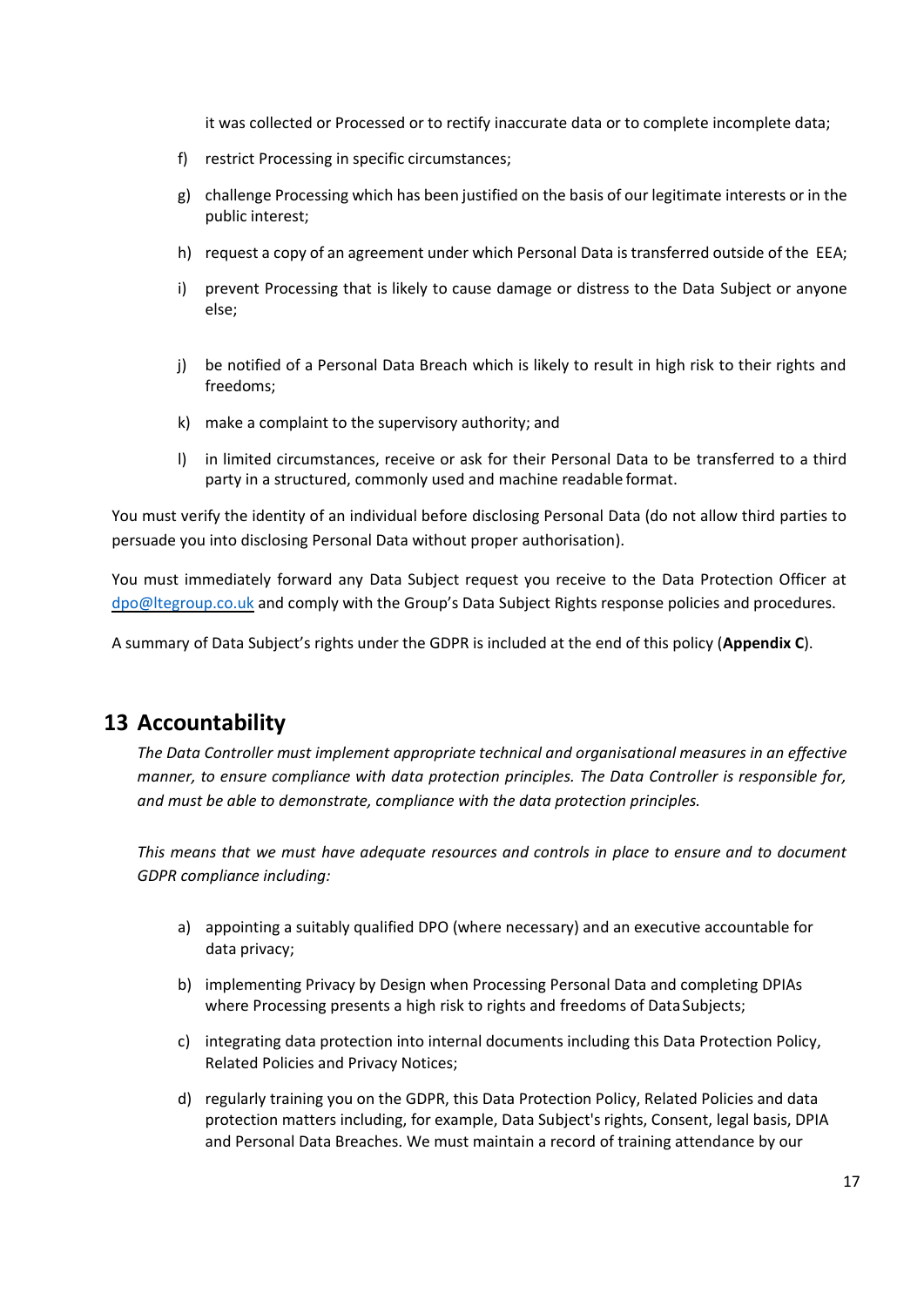Colleagues ; and

e) regularly testing the privacy measures implemented and conducting periodic reviews and audits to assess compliance, including using results of testing to demonstrate compliance improvement effort.

#### **13.1** Record keeping

*The GDPR requires us to keep full and accurate records of all our data Processing activities. You must keep and maintain accurate corporate records reflecting our Processing including records of Data Subjects' Consents and procedures for obtaining Consents. LTE Group has developed live data processing inventories which are managed by our DPO and supporting colleagues (Data Protection Champions). If anything should change in the way that you process data, it is important that you notify your designated DP Champion or DPO to allow us to comply with record keeping obligations.* 

These records should include, at a minimum, the name and contact details of the Data Controller and the DPO, clear descriptions of the Personal Data types, Data Subject types, Processing activities, Processing purposes, third-party recipients of the Personal Data, Personal Data storage locations, Personal Data transfers, the Personal Data's retention period and a description of the security measures in place. In order to create such records, data maps should be created which should include the detail set out above together with appropriate data flows.

#### <span id="page-17-0"></span>**13.2** Training and audit

*We are required to ensure that all employees, workers, contractors, agency workers, consultants, directors, members and other individuals who work for and/or are employed by the Group have undergone adequate training to enable them to comply with the data protection legislation. We must also regularly test our systems and processes to assess compliance.*

You must undergo all mandatory data privacy related training and ensure your team undergo similar mandatory training in accordance with our mandatory training guidelines.

You must regularly review all the systems and processes under your control to ensure they comply with this Data Protection Policy and check that adequate governance controls and resources are in place to ensure proper use and protection of Personal Data.

#### <span id="page-17-1"></span>**13.3** Privacy By Design and Data Protection Impact Assessment(DPIA)

*We are required to implement Privacy by Design measures when Processing Personal Data by implementing appropriate technical and organisational measures in an effective manner, to ensure compliance with data protection principles.*

You must assess what Privacy by Design measures can be implemented on all programs/systems/processes that Process Personal Data by taking into account the following: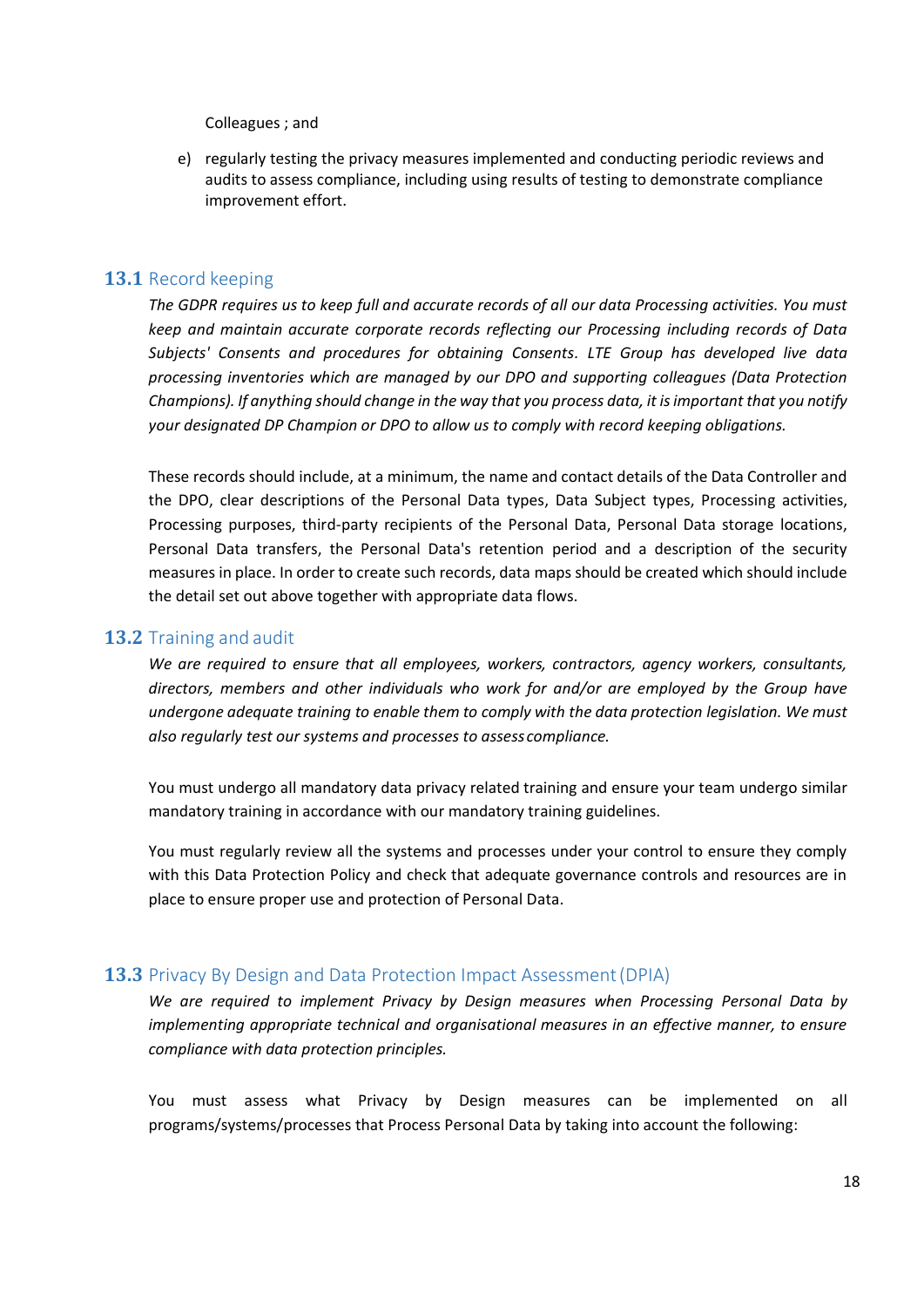- a) the state of the art;
- b) the cost of implementation;
- c) the nature, scope, context and purposes of Processing; and
- d) the risks of varying likelihood and severity for rights and freedoms of Data Subjects posed by the Processing.

Data Controllers must also conduct DPIAs in respect to high risk Processing (eg if we were to implement a new payroll system).

You should conduct a DPIA when implementing major system or business change programs involving the Processing of Personal Data including:

- a) use of new technologies (programs, systems or processes), or changing technologies (programs, systems or processes);
- b) large scale Processing of Sensitive Data; and
- c) large scale, systematic monitoring of a publicly accessible area.

A DPIA must include:

- a) a description of the Processing, its purposes and the Data Controller's legitimate interests if appropriate;
- d) an assessment of the necessity and proportionality of the Processing in relation to its purpose;
- e) an assessment of the risk to individuals; and
- f) the risk mitigation measures in place and demonstration of compliance.

If you are responsible for the implementation or management of a new project that may require a DPIA, you should speak to the Data Protection Officer in the first instance to ascertain whether a DPIA should be undertaken. If a DPIA is required, you should ensure that this is completed, with the assistance of the Data Protection Officer (if required). Further guidance on when to conduct a DPIA, how to conduct a DPIA and a template and process for conducting this can be found on our colleague intranet Data Protection page.

## **14 Direct marketing**

*We are subject to certain rules and privacy laws when marketing to learners/potential learners/other "customers".*

A Data Subject's prior Consent is generally required for electronic direct marketing (for example, by email, text or automated calls). The limited exception for existing learners/customers known as "soft opt in" allows us to send marketing texts or emails if we have obtained contact details in the course of a sale to that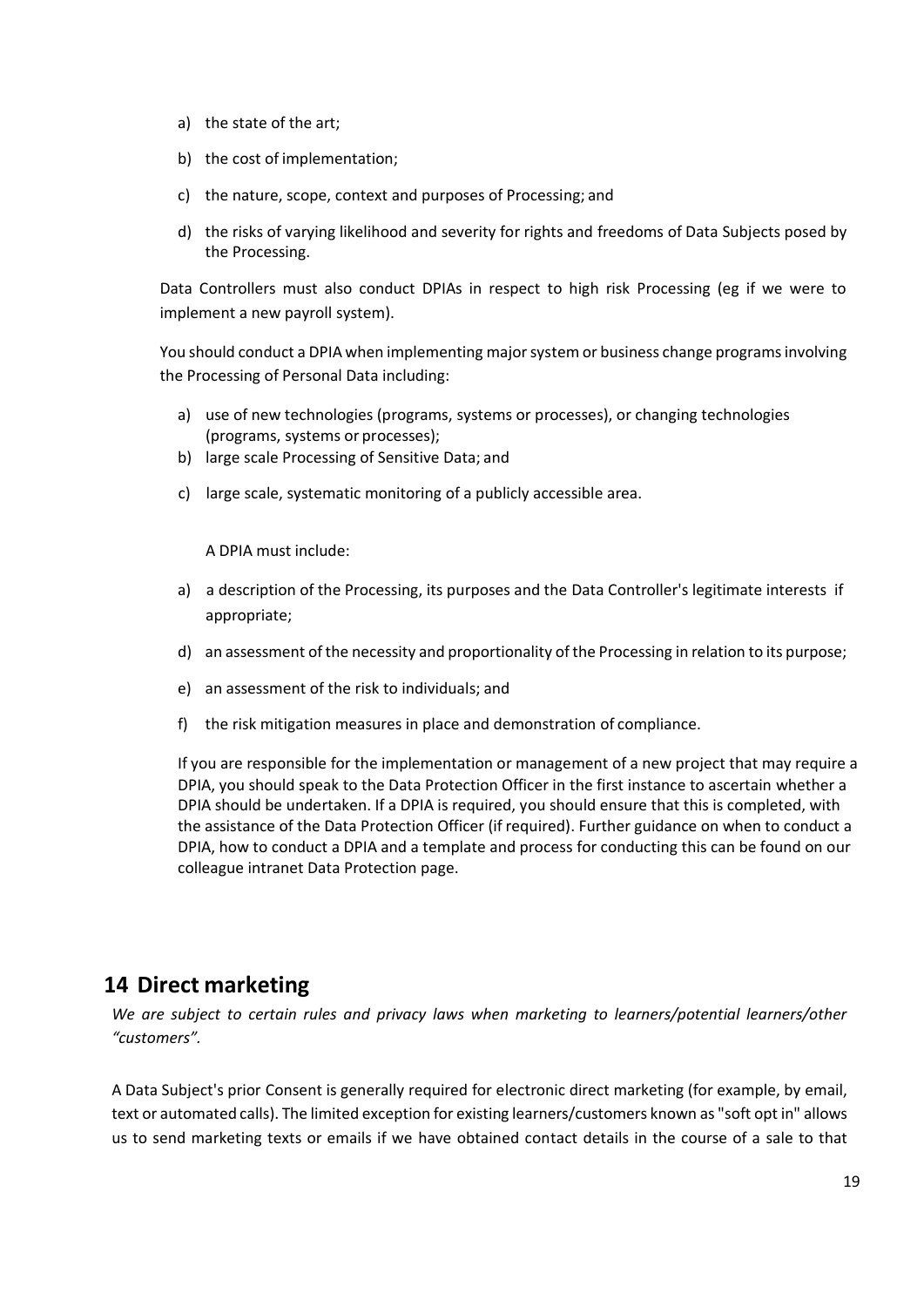person, we are marketing similar products or services, and we gave the person an opportunity to opt out of marketing when first collecting the details and in every subsequent message.

The right to object to direct marketing must be explicitly offered to the Data Subject in an intelligible manner so that it is clearly distinguishable from other information.

A Data Subject's objection to direct marketing must be promptly acted upon. If a Data Subject opts out at any time, their details should be suppressed as soon as possible. Suppression involves retaining just enough information to ensure that marketing preferences are respected in the future.

If we send electronic marketing messages (by phone, fax, email or text), use cookies, or provide electronic communication services to the public, we must do so in accordance with the Privacy and Electronic Communications Regulations (PECR). It is important that colleagues leading on activities defined as marketing or electronic communications do so in conjunction with our Marketing Team to ensure this activity meets our compliance requirements.

# **15 Giving references**

*Nobody should give references in respect of current or past employees of the Group without the prior approval of the Human Resources Department. Any requests for references should be passed to the Human Resources Department in the firstinstance.*

All references (whether oral or written) given in respect of an employee of a Group entity should contain only information that is factual or is an honest opinion or judgement that is capable of being demonstrated as being reasonable by reference to actions or events.

A copy of each reference given should be retained in the staff member's employment record.

Referees should be aware that the content of a reference may, at a future date, be shared with the candidate/employee concerned in accordance with data protection legislation.

# **16 Definitions of key terms used in this policy**

*There are lots of terms in this Data Protection Policy which come from the data protection legislation. The following terms have the following meaning:*

**Consent**: agreement which must be freely given, specific, informed and be an unambiguous indication of the Data Subject's wishes by which they, by a statement or by a clear positive action, signifies agreement to the Processing of Personal Data relating to them.

**Data Controller**: the person or organisation that determines when, why and how to process Personal Data. It is responsible for establishing practices and policies in line with the GDPR. We are the Data Controller of all Personal Data relating to our Colleagues and Personal Data used in our business for our own commercial purposes.

**Data Subject**: a living, identified or identifiable individual about whom we hold Personal Data. Data Subjects may be nationals or residents of any country and may have legal rights regarding their Personal Data.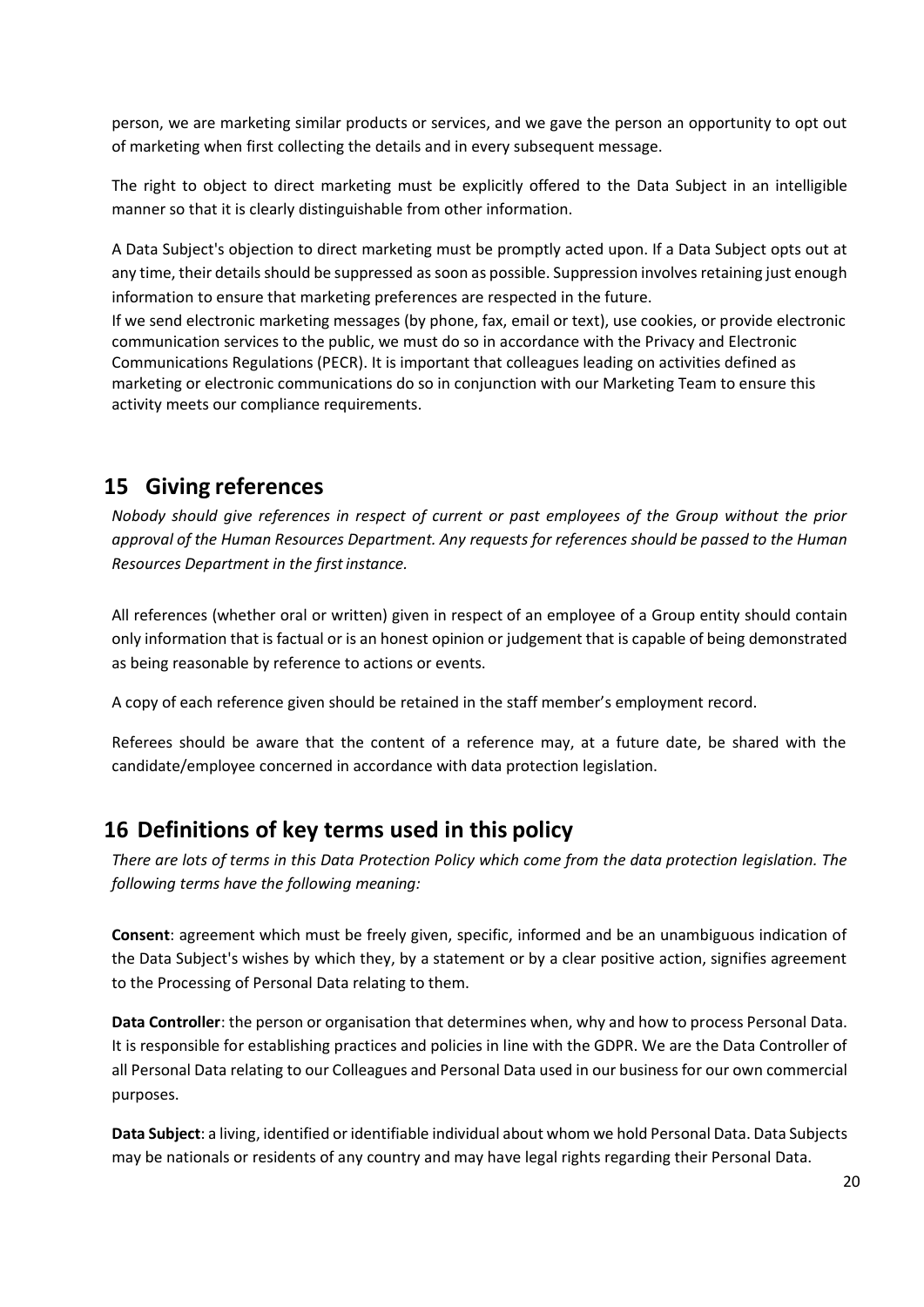**Data Privacy Impact Assessment** (**DPIA**): tools and assessments used to identify and reduce risks of a data processing activity. DPIA can be carried out as part of Privacy by Design and should be conducted for all major system or business change programs involving the Processing of PersonalData.

**EEA**: the 28 countries in the EU, and Iceland, Liechtenstein and Norway.

**GDPR**: the General Data Protection Regulation ((EU) 2016/679)). Personal Data is subject to the legal safeguards specified in the GDPR.

**Personal Data**: any information relating to an identified or identifiable natural, living, person (Data Subject). An identifiable natural person is someone who can be identified, directly or indirectly, in particular by reference to an identifier such as a name, an identification number, location data, an online identifier or to one or more factors specific to the physical, physiological, genetic, mental, economic, cultural or social identity of that person. Personal Data can be factual (for example, a name, email address, location or date of birth) or an opinion about that person's actions orbehaviour.

**Personal Data Breach**: any act or omission that compromises the security, confidentiality, integrity or availability of Personal Data or the physical, technical, administrative or organisational safeguards that we or our third-party service providers put in place to protect it. The loss, or unauthorised access, disclosure or acquisition, of Personal Data is a Personal Data Breach.

**Colleagues**: all employees, workers, contractors, agency workers, consultants, directors, members and other individuals who work for and/ or are employed by a Group entity.

**Privacy by Design**: implementing appropriate technical and organisational measures in an effective manner to ensure compliance with the GDPR.

**Privacy Notices**: separate notices setting out information that may be provided to Data Subjects when the Group collects information about them. These notices may take the form of general privacy statements applicable to a specific group of individuals (for example, employee privacy notices or the website privacy policy) or they may be stand-alone, one time privacy statements covering Processing related to a specific purpose.

**Processing or Process**: any activity that involves the use of Personal Data. It includes obtaining, recording or holding the data, or carrying out any operation or set of operations on the data including organising, amending, retrieving, using, disclosing, erasing or destroying it. Processing also includes transmitting or transferring Personal Data to third parties.

**Pseudonymisation or Pseudonymised**: replacing information that directly or indirectly identifies an individual with one or more artificial identifiers or pseudonyms so that the person, to whom the data relates, cannot be identified without the use of additional information which is meant to be kept separately and secure.

**Related Policies:** the Group's policies, operating procedures or processes related to this policy and designed to protect Personal Data, referenced in the Reference or Associated Documents section at the beginning of this document (to the extent they are applicable to you and the Group entity you are employed by) and any further policies which are published by the Group from time to time.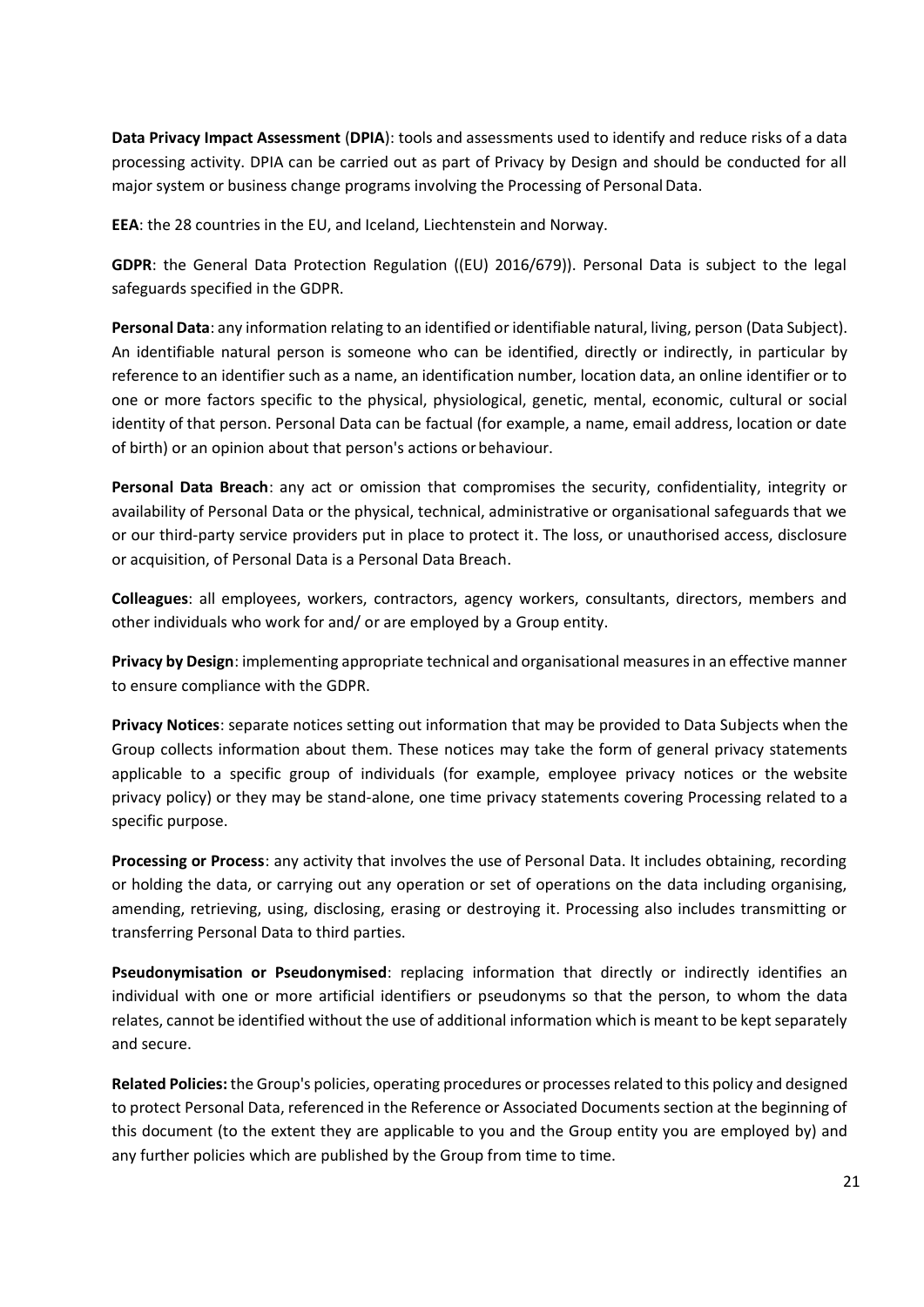# **17 Changes to this Data Protection Policy**

*We reserve the right to change this Data Protection Policy at any time so please check back regularly to obtain the latest copy of this Data Protection Policy. We will notify you when we update this policy.*

This Data Protection Policy does not override any applicable national data privacy laws and regulations in countries where the Group operates.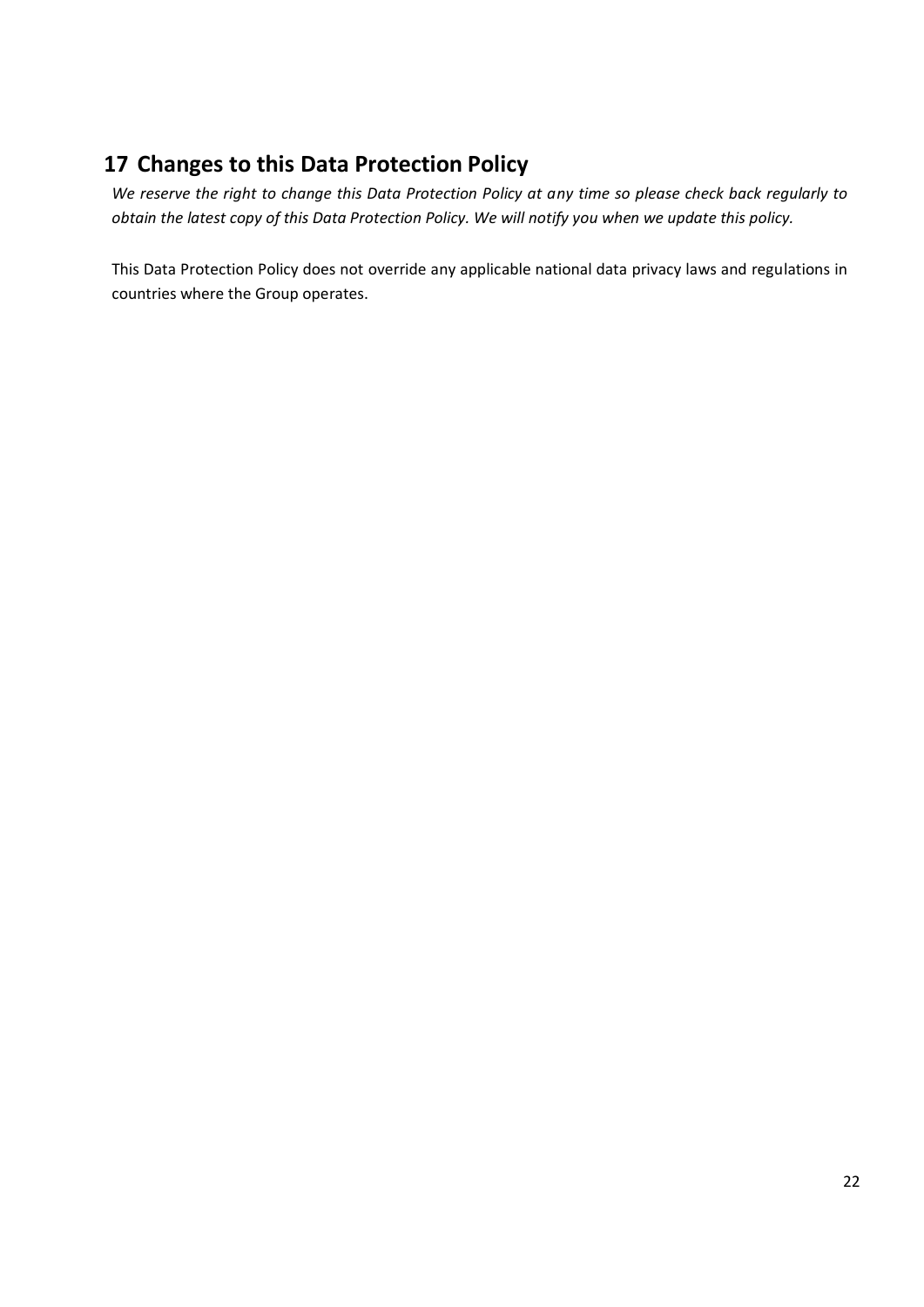# **Appendix A – Privacy Notice Checklist (GDPR-compliant)**

| <b>Information to include in Privacy Notice</b>                                              | <b>Notes</b>                                                                                                                                                                                                                                   |
|----------------------------------------------------------------------------------------------|------------------------------------------------------------------------------------------------------------------------------------------------------------------------------------------------------------------------------------------------|
| Group entity identity and contact details and<br>details of our representative (if any).     |                                                                                                                                                                                                                                                |
| Identity and contact details of our data protection<br>officer.                              | We are legally required to appoint a data<br>protection officer.                                                                                                                                                                               |
| The purpose for the processing.                                                              | Avoid generalisations that are open to a variety<br>of interpretations (e.g. "improving user<br>experience", "marketing", "IT security", and<br>"future research").                                                                            |
| The legal basis for the processing.                                                          | Under the GDPR, it is more difficult to obtain<br>consent and note that public authorities cannot<br>use the legitimate interest basis for processing<br>when performing their tasks carried out in the<br>public interest.                    |
| Any legitimate interests that we are relying on.                                             | The recitals to the GDPR identify certain<br>legitimate activities (e.g. processing for<br>preventing fraud, information security and<br>intra-group transfers). However, this must be<br>weighed against individuals' rights and<br>freedoms. |
| The categories of personal data.*                                                            |                                                                                                                                                                                                                                                |
| Recipients or categories of recipients of the<br>personal data.                              | For example, group companies or credit<br>reference agencies.                                                                                                                                                                                  |
| Details of transfers outside the EEA and any<br>safeguards taken.                            | The data transfer mechanism used to legalise<br>the transfer must be specified.                                                                                                                                                                |
| The period for which data will be retained or the<br>criteria used to determine this period. |                                                                                                                                                                                                                                                |
| Details of the data subject's rights.                                                        | This includes the right to be forgotten, restrict<br>processing and to object to processing, the<br>right to data portability and the right to object<br>to direct marketing.                                                                  |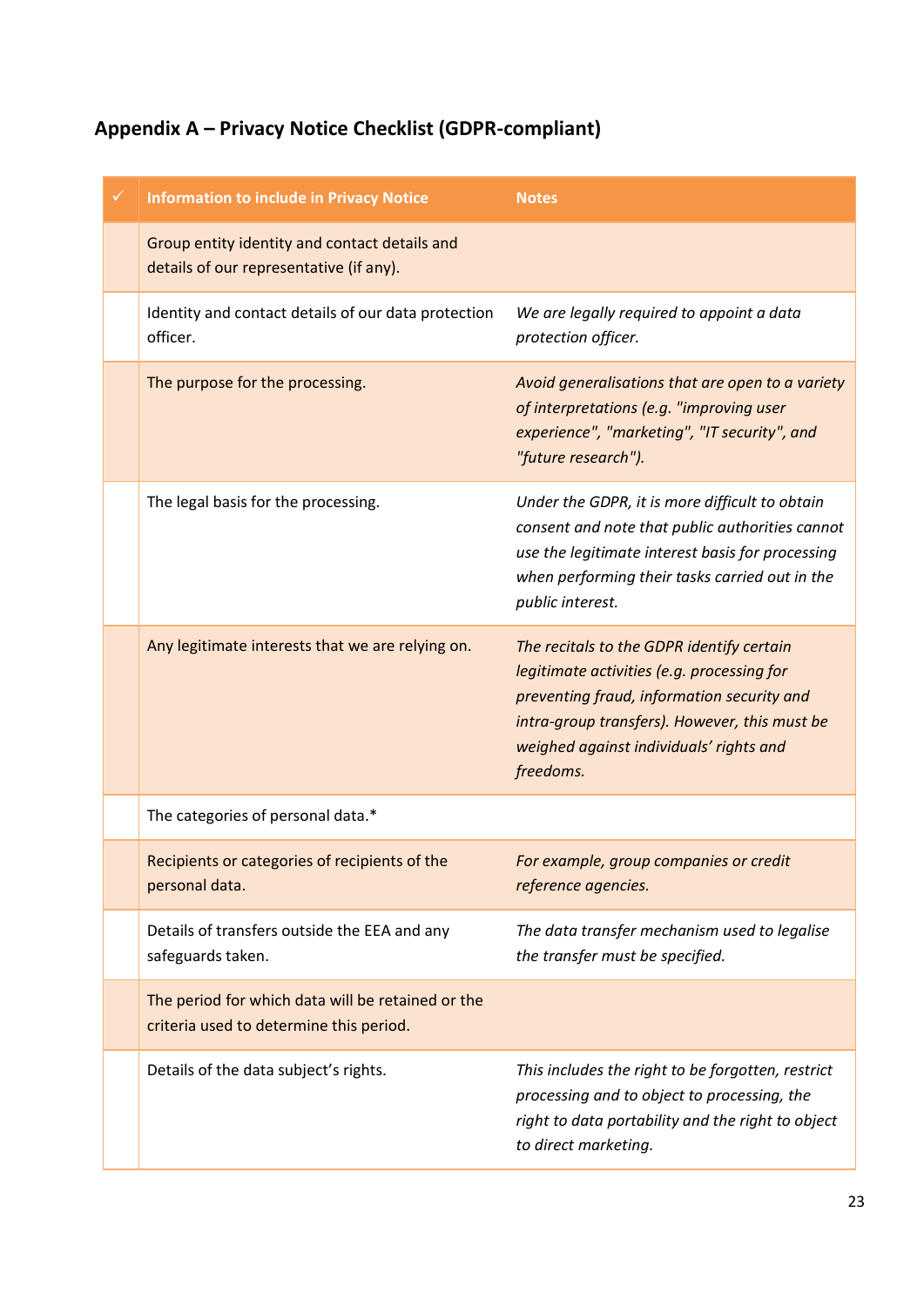| The right to withdraw consent at any time (if<br>consent is used as the basis for processing).                                                                                       | Include details of how the data subject can<br>exercise the right. |
|--------------------------------------------------------------------------------------------------------------------------------------------------------------------------------------|--------------------------------------------------------------------|
| The right to lodge a complaint with a supervisory<br>authority.                                                                                                                      | In the UK, this is the Information<br>Commissioner's Office.       |
| The source of the personal data (and whether it<br>was a publicly accessible source).*                                                                                               |                                                                    |
| Whether the provision of personal data is part of a<br>statutory or contractual requirement or obligation<br>and possible consequences of failing to provide<br>the personal data.** |                                                                    |
| Details of any automated decision making (eg,<br>profiling), the auto-decision logic used, the<br>significance and consequences.                                                     |                                                                    |

\* not needed where data is obtained directly from data subject

\*\* only needed where data is obtained directly from data subject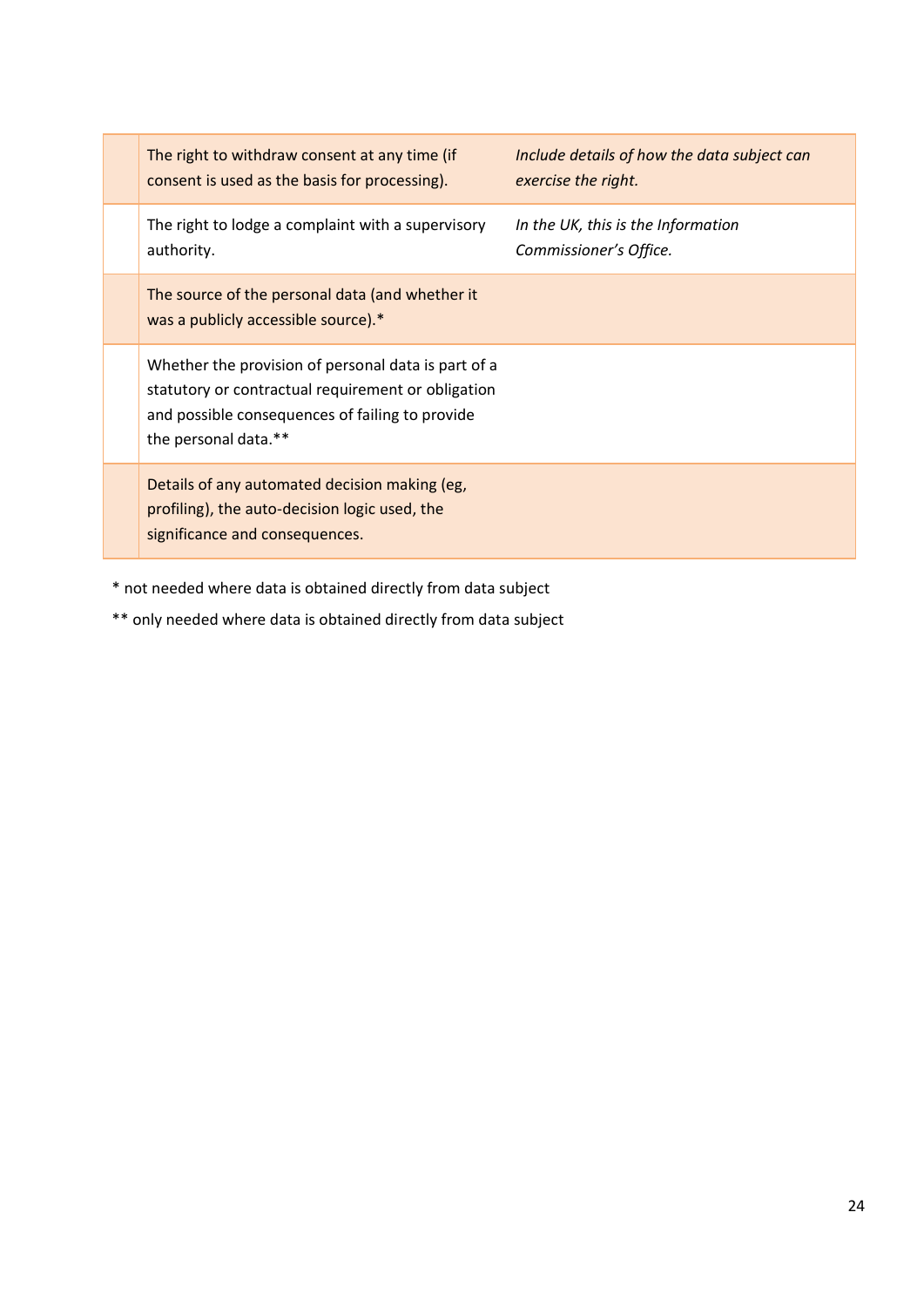# **Appendix B – Data Processing Contract Checklist**

| ✓ | Mandatory provisions for data processing contracts                                                                                                                                                                                                                                                                                                                                         |
|---|--------------------------------------------------------------------------------------------------------------------------------------------------------------------------------------------------------------------------------------------------------------------------------------------------------------------------------------------------------------------------------------------|
|   | Needs to be a binding contract (or legal act) with the processor which sets out the:<br>a) subject matter (eg, the services performed), nature and purpose of the processing (eg, to enable<br>the processor to carry out the services);<br>b) duration of the processing;<br>c) type of personal data;<br>d) categories of data subjects; and<br>e) obligations and rights of controller. |
|   | The processor may only process the personal data in accordance with the controller's documented<br>instructions. There is an exception for processing required by EU or Member State laws.                                                                                                                                                                                                 |
|   | The processor must ensure that employees or other people authorised to process the personal data are<br>subject to appropriate obligations of confidentiality.                                                                                                                                                                                                                             |
|   | The processor must keep the personal data secure (implementing appropriate technical and<br>organisational measures).                                                                                                                                                                                                                                                                      |
|   | The processor must obtain the controller's consent before using a sub-processor and enter into<br>equivalent data processing obligations with that sub-processor.                                                                                                                                                                                                                          |
|   | The processor must assist the controller, by technical and organisational measures, with responding to<br>requests from data subjects exercising their rights.                                                                                                                                                                                                                             |
|   | The processor must assist the controller with complying with the controller's obligations to implement<br>appropriate technical and organisational measures, notify personal data breaches and carrying out data<br>protection impact assessments.                                                                                                                                         |
|   | The processor must delete or return all personal data at the end of the provision of processing<br>services unless EU or Member State Law requires the processor to keep a copy.                                                                                                                                                                                                           |
|   | The processor must make available to the controller information to demonstrate compliance with the<br>obligations and allow audits by the controller or its mandated auditor.                                                                                                                                                                                                              |
|   | The processor must inform the controller if, in its opinion, the controller's instruction breaches EU or<br>Member State data protection law.                                                                                                                                                                                                                                              |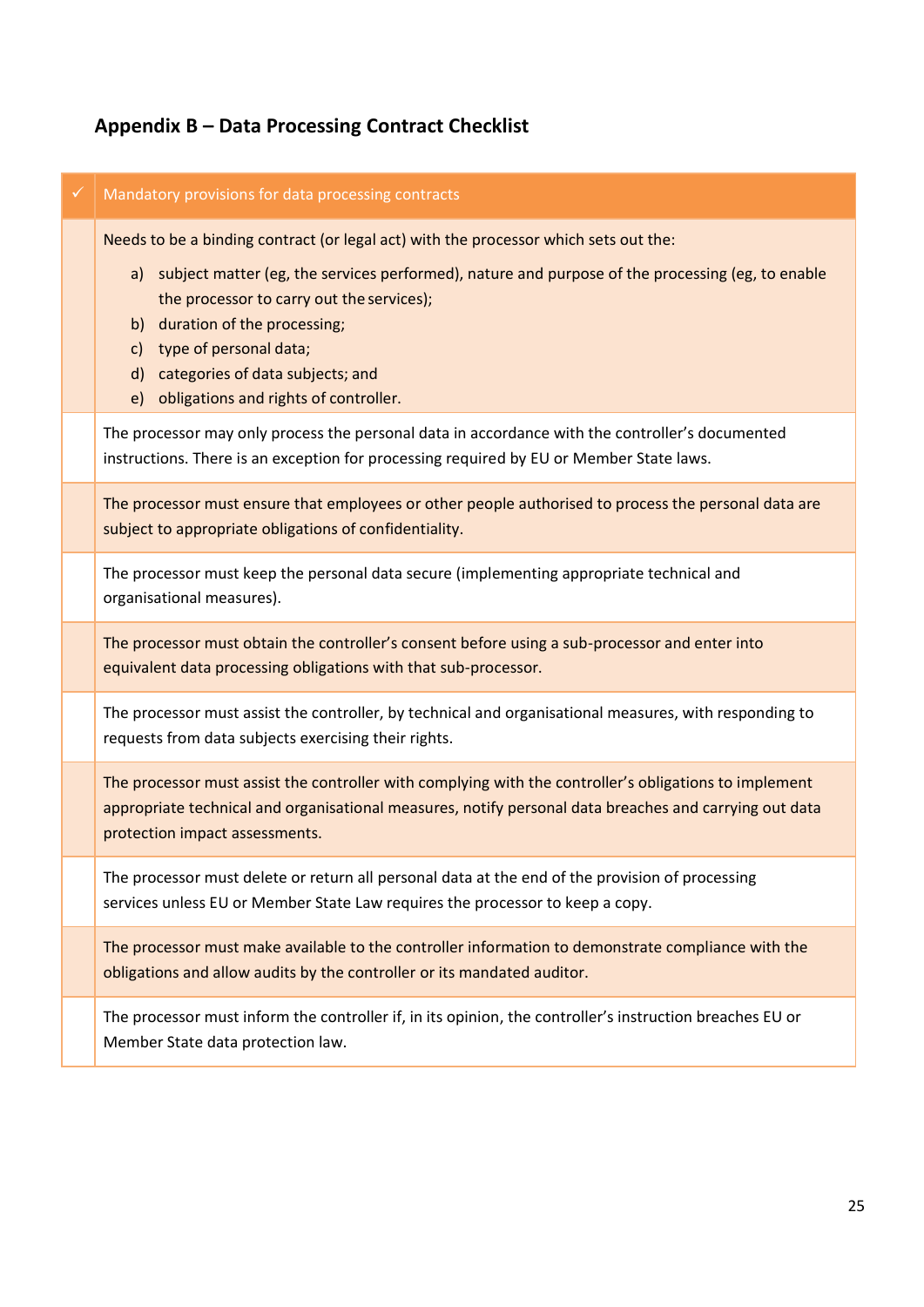## **Appendix C – Data Subject rights under the GDPR**

*All subject rights requests must be sent immediately (no later than within 24 hours) to the Data Protection Officer to manage and record. If a colleague receives a request from an individual wishing to exercise their rights, it's important that they pass this information onto the DPO, we cannot refuse to take a request.* 

| <b>Right provided by GDPR</b>                                                                                                                                                                                                                                                                                                               | <b>Notes</b>                                                                                                                                                                                                                                                                                                                                                                                                                                                                                                                                                                                                                                                                                                                                                                                                                                                                                                                                                                                 |
|---------------------------------------------------------------------------------------------------------------------------------------------------------------------------------------------------------------------------------------------------------------------------------------------------------------------------------------------|----------------------------------------------------------------------------------------------------------------------------------------------------------------------------------------------------------------------------------------------------------------------------------------------------------------------------------------------------------------------------------------------------------------------------------------------------------------------------------------------------------------------------------------------------------------------------------------------------------------------------------------------------------------------------------------------------------------------------------------------------------------------------------------------------------------------------------------------------------------------------------------------------------------------------------------------------------------------------------------------|
| <b>Right to be informed</b><br>See our privacy notice checklist for the<br>details required to be communicated to<br>the data subject.                                                                                                                                                                                                      | If data is obtained directly from the data subject, the<br>information should be provided at the time of collection of the<br>data.<br>If data is not obtained directly the information should be<br>provided:<br>$\checkmark$ within a reasonable period of obtaining the data (within one<br>month);<br>if the data are used to communicate with the data subject, at<br>$\checkmark$<br>the latest, when the first communication takes place; and<br>$\checkmark$ if disclosure to another recipient is envisaged, at<br>the latest, before the data are disclosed.                                                                                                                                                                                                                                                                                                                                                                                                                       |
| <b>Right of access</b><br>Data subjects have the right to obtain:<br>confirmation that their data is being<br>✓<br>processed;<br>access to their personal data; and<br>$\checkmark$<br>other supplementary information -<br>✓<br>corresponds<br>this<br>largely<br>to<br>the<br>information that should be provided in<br>a privacy notice. | Information must be provided without delay and at the latest<br>within one month of receipt. You will be able to extend the<br>period of compliance by a further two months where requests<br>are complex or numerous. If so, you must inform the individual<br>within one month and explain why.<br>Where you process a large quantity of information about an<br>individual, the GDPR permits you to ask the individual to<br>specify the information the request relates to<br>You must provide a copy of the information free of charge.<br>You can charge a 'reasonable fee':<br>when a request is manifestly <i>unfounded</i> or excessive,<br>$\checkmark$<br>particularly if it is repetitive. You could also refuse to respond<br>but, without undue delay and within one month, you would<br>have to explain why and inform them of their right to complain<br>and to a judicial remedy; or<br>$\checkmark$ to comply with requests for further copies of the<br>same information. |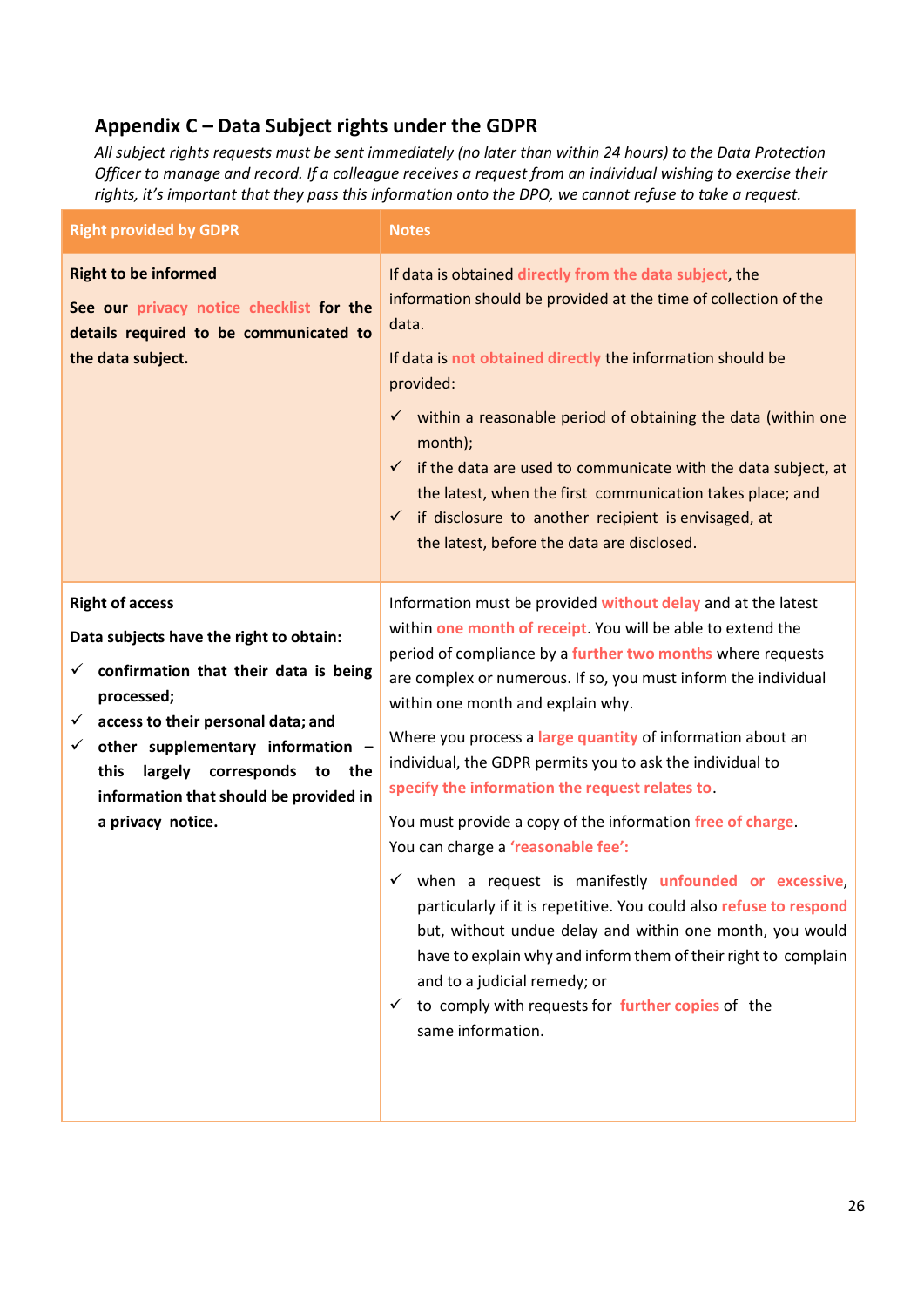| <b>Right to rectification</b><br>Individuals are entitled to have personal<br>data rectified if it is inaccurate or<br>incomplete.                                                                                                                                                                                                                                                                                                                                                                                                                                                                                                      | to the individual, informing them of their right to complain to<br>the supervisory authority and to a judicial remedy.<br>If you have disclosed the personal data to third parties, you<br>must inform them of the rectification where possible and<br>inform the data subject where appropriate.                                                                                                                                                                                                                                                                                                                                                                                                                                                                                                    |
|-----------------------------------------------------------------------------------------------------------------------------------------------------------------------------------------------------------------------------------------------------------------------------------------------------------------------------------------------------------------------------------------------------------------------------------------------------------------------------------------------------------------------------------------------------------------------------------------------------------------------------------------|------------------------------------------------------------------------------------------------------------------------------------------------------------------------------------------------------------------------------------------------------------------------------------------------------------------------------------------------------------------------------------------------------------------------------------------------------------------------------------------------------------------------------------------------------------------------------------------------------------------------------------------------------------------------------------------------------------------------------------------------------------------------------------------------------|
| <b>Right to erasure</b><br>A data subject may request the<br>erasure of personal data where:<br>the personal data:<br>a)<br>is no longer necessary in relation to the<br>✓<br>purpose for which it was originally<br>collected/processed<br>$\checkmark$ was unlawfully processed<br>has to be erased in order to comply<br>✓<br>with a legal obligation<br>is processed in relation to the offer of<br>$\checkmark$<br>information society services to a child<br>the individual:<br>b)<br>withdraws consent<br>✓<br>objects to the processing and there is<br>✓<br>no overriding legitimate interest for<br>continuing the processing | You can refuse to comply with a request for erasure where the<br>personal data is processed:<br>$\checkmark$ to exercise the right of freedom of expression and information;<br>$\checkmark$ to comply with a legal obligation or for the performance of a<br>public interest task or exercise of official authority;<br>$\checkmark$ for public health purposes in the public interest;<br>$\checkmark$ for archiving purposes in the public interest, scientific research<br>historical research or statistical purposes; or<br>$\checkmark$ for the exercise or defence of legal claims.<br>If you have disclosed the personal data to third parties, you<br>must inform them about the erasure of the personal data,<br>unless it is impossible or involves disproportionate effort to do<br>SO. |
| <b>Right to restrict processing</b><br>Processing must be suppressed where:<br>$\checkmark$ the individual contests the accuracy of<br>the personal data;<br>an individual has objected to the<br>processing (where it was necessary for<br>performance of a public interest task<br>or legitimate interests);<br>processing is unlawful<br>and the<br>$\checkmark$<br>individual requests restriction instead<br>of erasure;<br>you no longer need the personal data<br>$\checkmark$<br>but the individual requires the data to<br>establish, exercise or defend a legal<br>claim.                                                     | You can continue to store the personal data, but may only<br>further process it:<br>$\checkmark$ with the data subject's consent;<br>$\checkmark$ to establish, exercise, or defend legal claims;<br>$\checkmark$ to protect the rights of another individual or legal entity; or<br>$\checkmark$ for important public interest reasons.<br>You must inform individuals when you decide to lift a<br>restriction on processing.<br>If you have disclosed the personal data to third parties, you must<br>inform them about the restriction on the processing of the<br>personal data, unless it is impossible or involves disproportionate<br>effort to do so.                                                                                                                                       |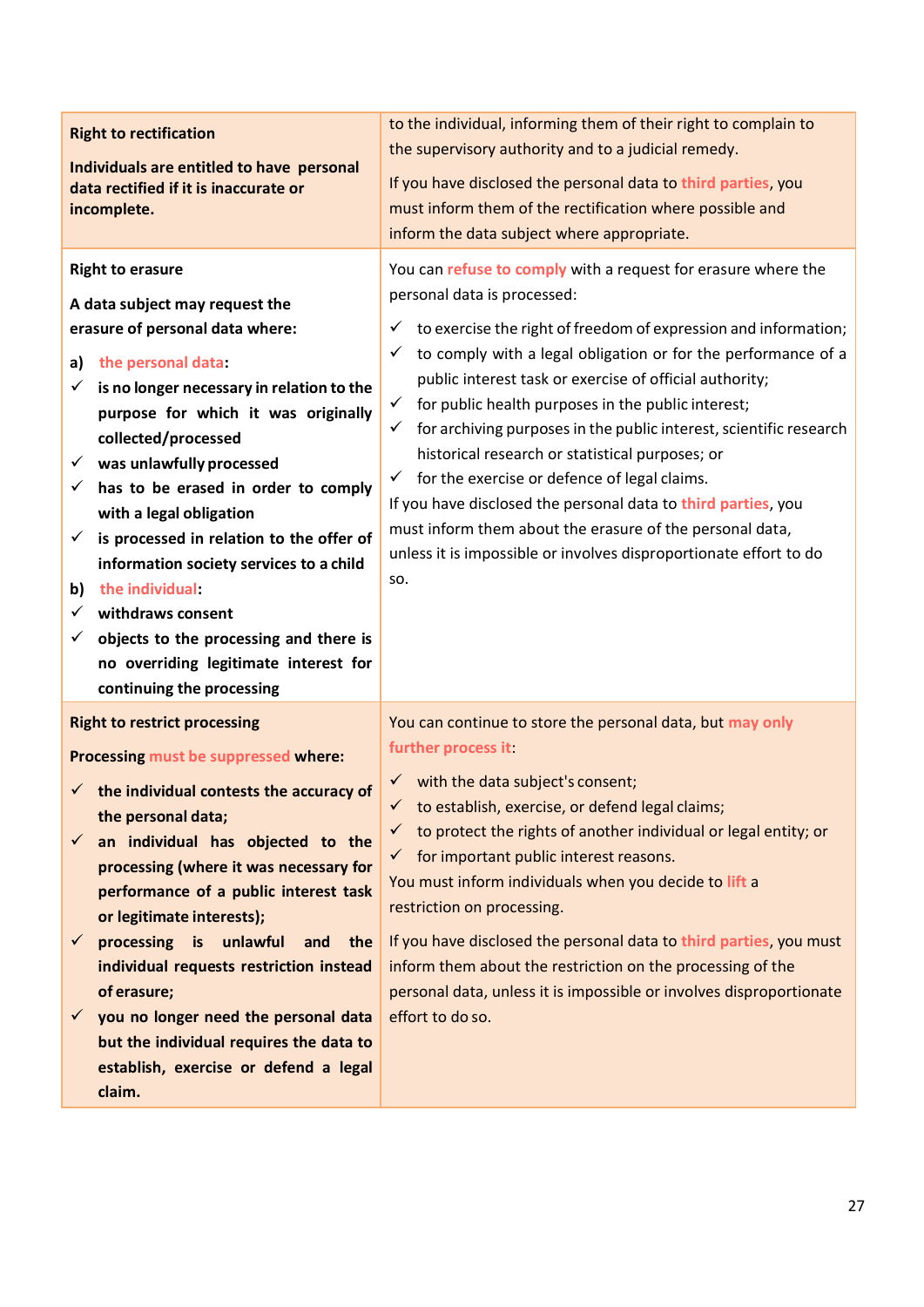| <b>Right to data</b><br>portability This<br>includes the right to:<br>$\checkmark$ receive a copy of the personal data,<br>free of charge, from the data controller<br>in a commonly used and machine-<br>readable format and store it for further                                                                                                                                                                 | The right to data portability only applies:<br>$\checkmark$ to personal data that an individual has provided to a<br>controller;<br>$\checkmark$ where the processing is based on the individual's<br>consent or for the performance of a contract; and<br>$\checkmark$ when processing is carried out by automated means.<br>You must respond without undue delay and within one month or,                                                                                                                                                                                                           |
|--------------------------------------------------------------------------------------------------------------------------------------------------------------------------------------------------------------------------------------------------------------------------------------------------------------------------------------------------------------------------------------------------------------------|-------------------------------------------------------------------------------------------------------------------------------------------------------------------------------------------------------------------------------------------------------------------------------------------------------------------------------------------------------------------------------------------------------------------------------------------------------------------------------------------------------------------------------------------------------------------------------------------------------|
| personal use on a private device;<br>$\checkmark$ transmit the personal data to another<br>data controller; and<br>$\checkmark$<br>personal data<br>have<br>transmitted<br>directly from one data controller to<br>another where technically possible.                                                                                                                                                             | if the request is complex or there are numerous requests, this can<br>be extended by two months. You must inform the individual of<br>any extension within one month of the receipt of the request and<br>explain why it is necessary.<br>If you are not taking any action, you must explain why to the<br>individual, without undue delay and within one month, informing<br>them of their right to complain to the supervisory authority and<br>to a judicial remedy.                                                                                                                               |
| <b>Right to object</b><br>Individuals have the right to object to:<br>processing<br>based<br>legitimate<br>$\checkmark$<br>on<br>interests or the performance of a task<br>in the public interest/exercise of<br>official authority (including profiling);<br>direct marketing (including profiling);<br>$\checkmark$<br>and<br>processing for<br>purposes<br>of scientific/historical<br>research and statistics. | If processing for the performance of a legal task or legitimate<br>interests, individuals must have an objection on "grounds relating<br>to his or her particular<br>situation".<br>You must stop processing the personal data unless:<br>you can demonstrate compelling legitimate grounds for<br>$\checkmark$<br>processing, which override the interests, rights and freedoms<br>of the individual; or<br>$\checkmark$ the processing is for the establishment, exercise or defence of<br>legal claims.                                                                                            |
|                                                                                                                                                                                                                                                                                                                                                                                                                    | If processing for the performance of a legal task or legitimate<br>interests or for direct marketing purposes:<br>$\checkmark$ You must inform individuals of their right to object "at the<br>point of first communication" and in your privacy notice<br>$\checkmark$ This must be "explicitly brought to the attention of the data<br>subject and presented clearly and separately from any other<br>information".<br>If processing for direct marketing purposes, there are no<br>exemptions or grounds to refuse.<br>If you receive an objection to processing for direct marketing<br>purposes: |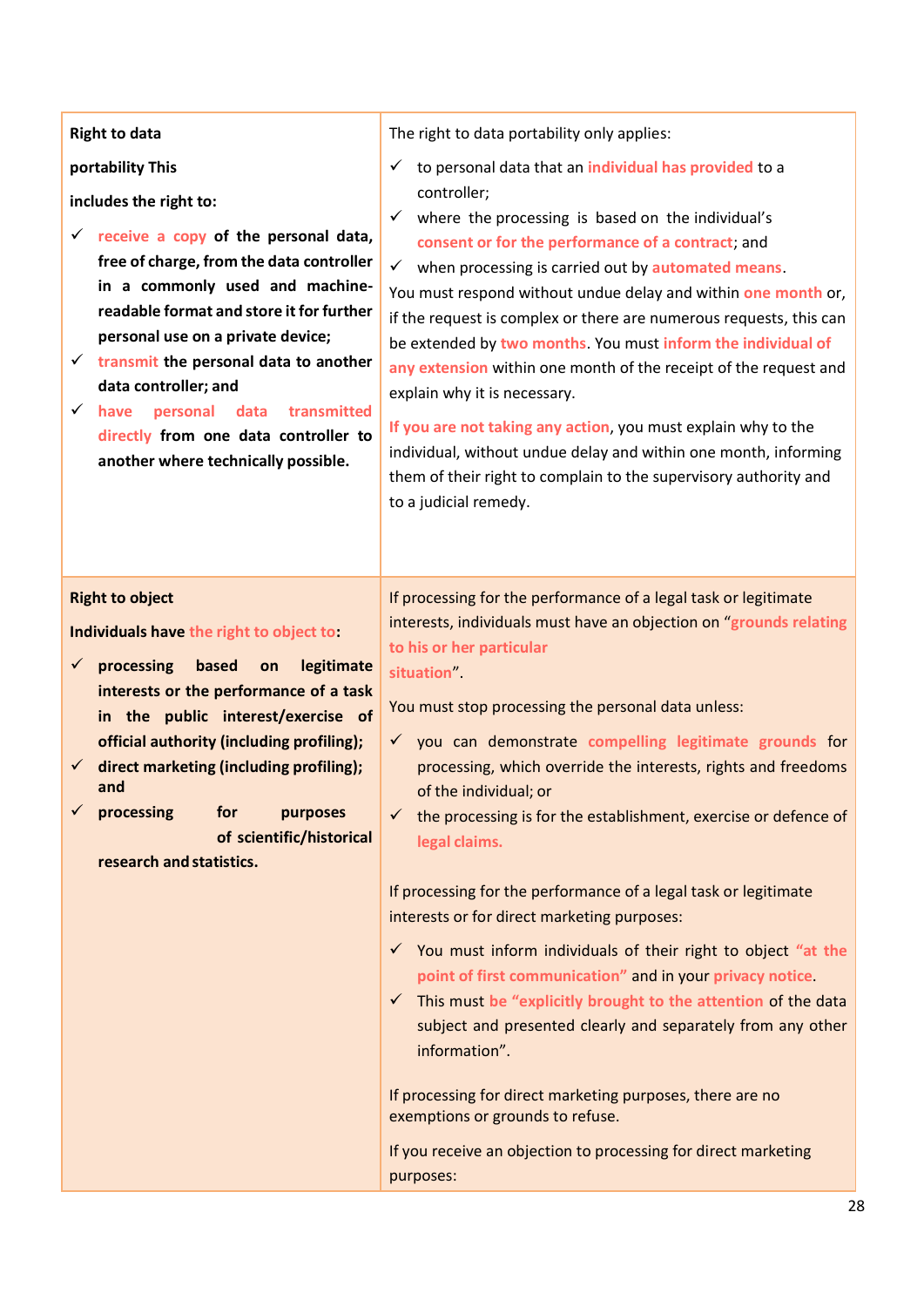|                                                                                                                                                                                                                                                                                                     | √ you must stop processing personal data for direct marketing<br>on receipt; and<br>$\checkmark$ you must deal the objection at any time and free of charge.<br>If processing for research purposes, individuals must have<br>'grounds relating to his or her particular<br>situation" in order to object.<br>You are not required to comply with an objection if you are<br>conducting research where the processing of personal data is<br>necessary for the performance of a public interest task<br>If your processing activities fall into any of the specified categories<br>and are carried out online, you must offer a way for individuals to<br>object online. |
|-----------------------------------------------------------------------------------------------------------------------------------------------------------------------------------------------------------------------------------------------------------------------------------------------------|--------------------------------------------------------------------------------------------------------------------------------------------------------------------------------------------------------------------------------------------------------------------------------------------------------------------------------------------------------------------------------------------------------------------------------------------------------------------------------------------------------------------------------------------------------------------------------------------------------------------------------------------------------------------------|
| <b>Rights in relation to automated</b><br>decision making and profiling<br>Individuals have the right not to be<br>subject to a decision when:<br>it is based on automated processing;<br>$\checkmark$<br>and<br>it produces a legal effect or a similarly<br>significant effect on the individual. | The right does not apply if the decision:<br>$\checkmark$ is necessary for entering into or performance of a contract<br>between you and the individual;<br>$\checkmark$ is authorised by law (eg for the purposes of fraud or tax<br>evasion prevention);<br>is based on explicit consent (Article 9(2)); or<br>$\checkmark$<br>does not have a legal or similarly significant effect on the<br>$\checkmark$<br>individual.<br>You must ensure that individuals are able to:<br>obtain human intervention;<br>$\checkmark$<br>express their point of view; and<br>✓<br>obtain an explanation of the decision and challenge it.                                          |
| <b>Breach Notification Right</b><br>When a personal data breach is likely to<br>result in a high risk to a data subject's<br>rights, a data controller must notify the<br>data subject of the security breach without<br>undue delay.                                                               | The breach must be notified without undue delay.                                                                                                                                                                                                                                                                                                                                                                                                                                                                                                                                                                                                                         |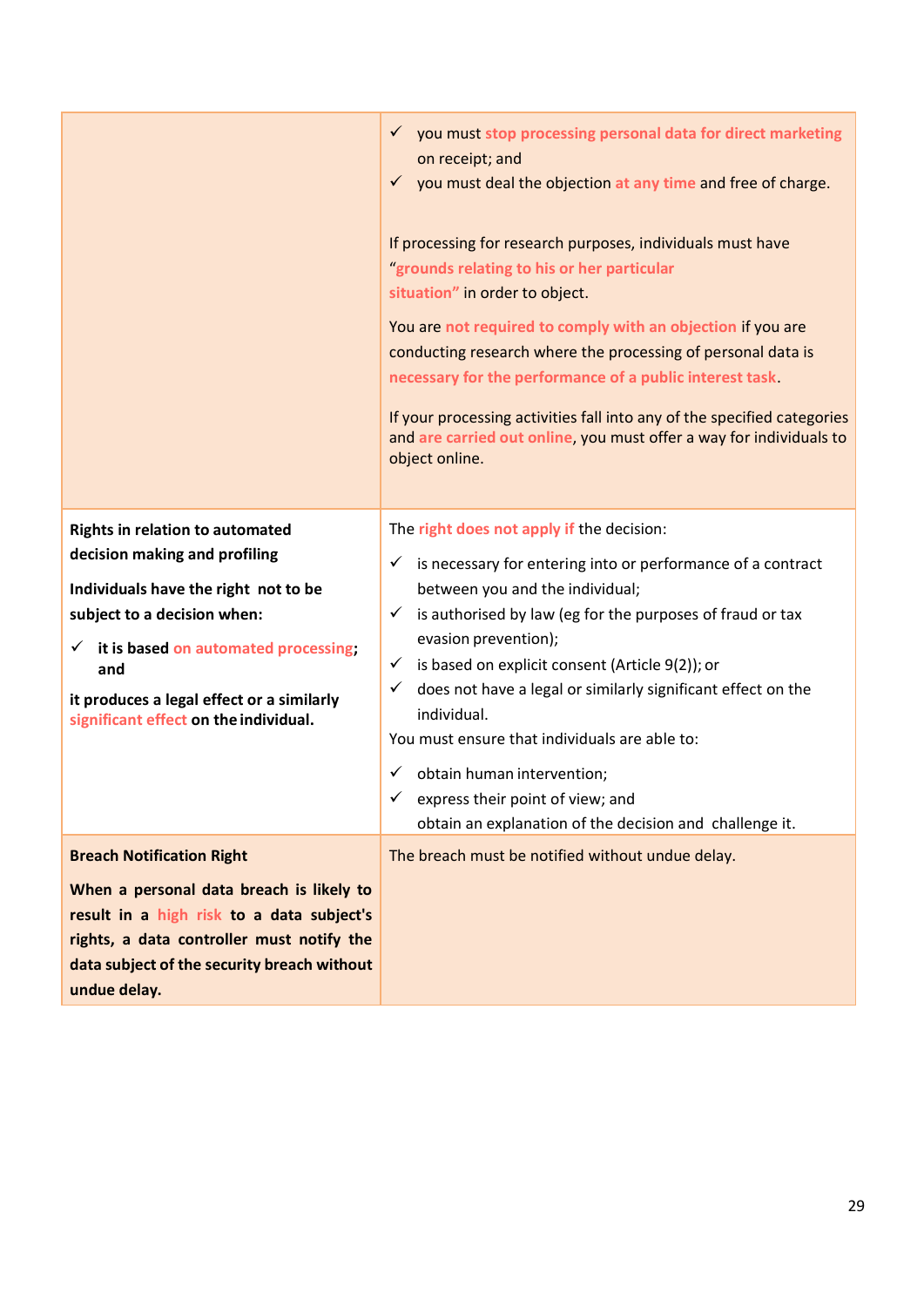## <span id="page-29-0"></span>**Appendix D – Specific additional policies for certain parts of the Group**

## **Part 1 – Personal Data relating to Children**

In addition to the provisions of this policy relating to Group's approach to the Personal Data we Process, Group entities and operating divisions, including in particular The Manchester College and Novus, need to take into account the specific rules applicable to Processing data relating to children.

Data protection legislation requires that children warrant specific protection with regards to Personal Data as they may be less aware of the risks and their rights under the data protection legislation. Compliance with the data protection principles and in particular fairness should be central to all our Processing of children's Personal Data. Checklists to use when children's Personal Data may be Processed are included below, and you should use these to help us comply with the data protectionlegislation.

Where you wish to collect Personal Data from a child as part of our Information, Advice and Guidance Programme, or as part of our a Novus programme, you need to have a lawful basis for processing a child's Personal Data, in accordance with paragraph 4 of the Group Data Protection Policy. In the case of obtaining Consent, parental consent will be required unless the child is aged 16 years or over.

Children have the same rights as adults over their personal data. These include the rights to access their personal data; request rectification; object to processing and have their personal data erased.

An individual's right to erasure is particularly relevant if they gave their Consent to processing when they were a child.

#### **Checklists**

|   | General                                                                                                                 |
|---|-------------------------------------------------------------------------------------------------------------------------|
|   | We make sure that our processing is fair and complies with the data protection principles.                              |
|   | The processor must keep the personal data secure (implementing appropriate technical and<br>organisational measures).   |
|   | As a matter of good practice, we use DPIAs to help us assess and mitigate the risks to children.                        |
|   | If our processing is likely to result in a high risk to the rights and freedom of children then we always<br>do a DPIA. |
| g | As a matter of good practice, we consult with children as appropriate when designing our<br>processing.                 |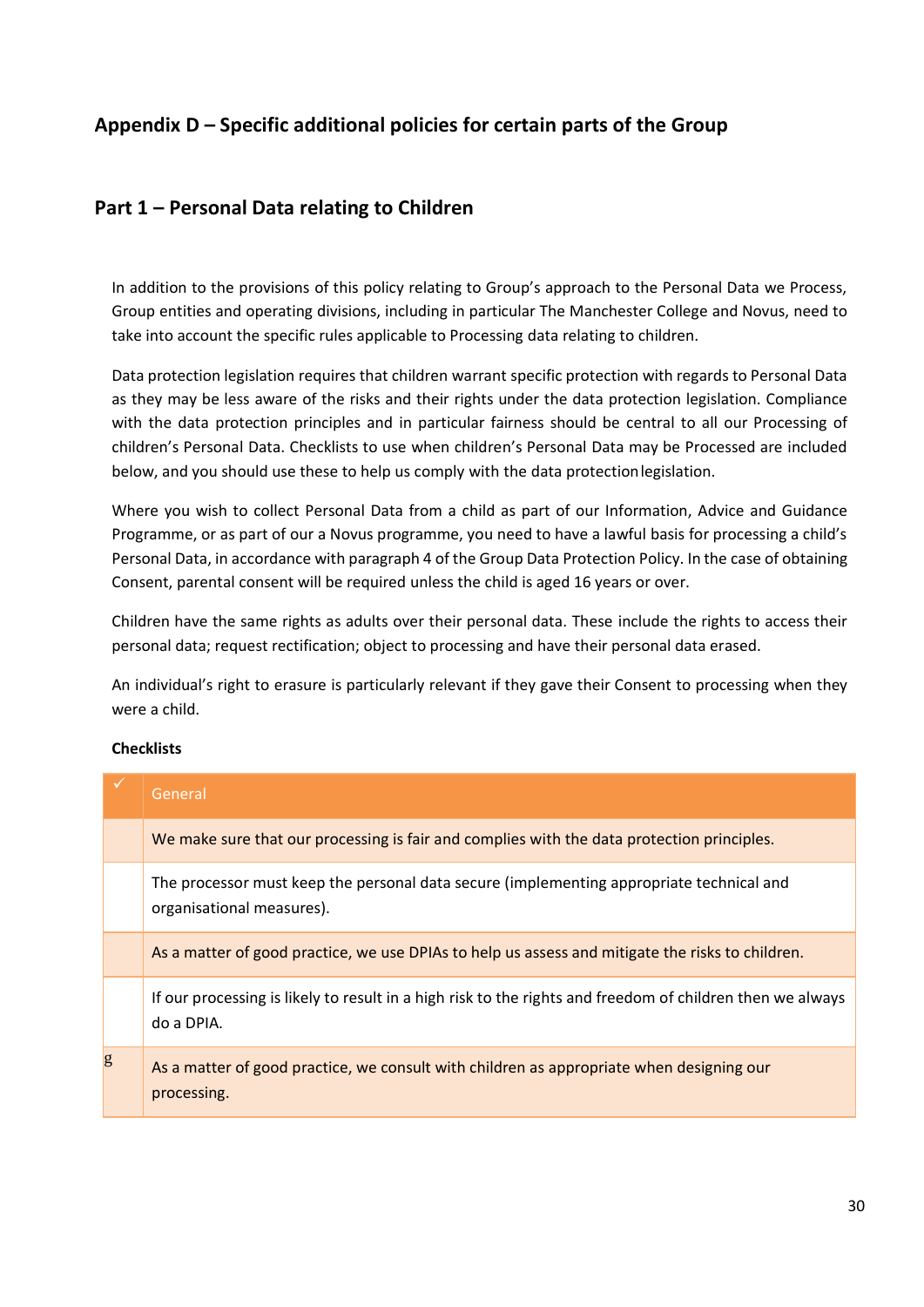| Bases for processing a child's personal data                                                                                                                                   |
|--------------------------------------------------------------------------------------------------------------------------------------------------------------------------------|
| When relying on consent, we make sure that the child understands what they are consenting<br>To and we do not exploit any imbalance in power in the relationship between us.   |
| When relying on 'necessary for the performance of a contract', we consider the child's<br>competence to understand what they are agreeing to, and to enter into a contract.    |
| When relying upon 'legitimate interests', we take responsibility for identifying the risks and<br>consequences of the processing, and put age appropriate safeguards in place. |

#### Offering an information Society Service (ISS) directly to a child, on the basis of consent

If we decide not to offer our ISS (online service) directly to children, then we mitigate the risk of them gaining access, using measures that are proportionate to the risks inherent in the processing.

When offering ISS to UK children on the basis of consent, we make reasonable efforts (taking into account the available technology and the risks inherent in the processing) to ensure that anyone who provides their own consent is at least 13 years old.

When offering ISS to UK children on the basis of consent, we obtain parental consent to the processing for children who are under the age of 13, and make reasonable efforts (taking into account the available technology and risks inherent in the processing) to verify that the person providing consent holds parental responsibility for the child.

When targeting wider European markets we comply with the age limits applicable in each Member State.

We regularly review available age verification and parental responsibility verification mechanisms to ensure we are using appropriate current technology to reduce risk in the processing of children's personal data.

We don't seek parental consent when offering online preventive or counselling services to a child.

#### **Marketing**

When considering marketing to children we take into account their reduced ability to recognise and critically assess the purposes behind the processing and the potential consequences of providing their personal data.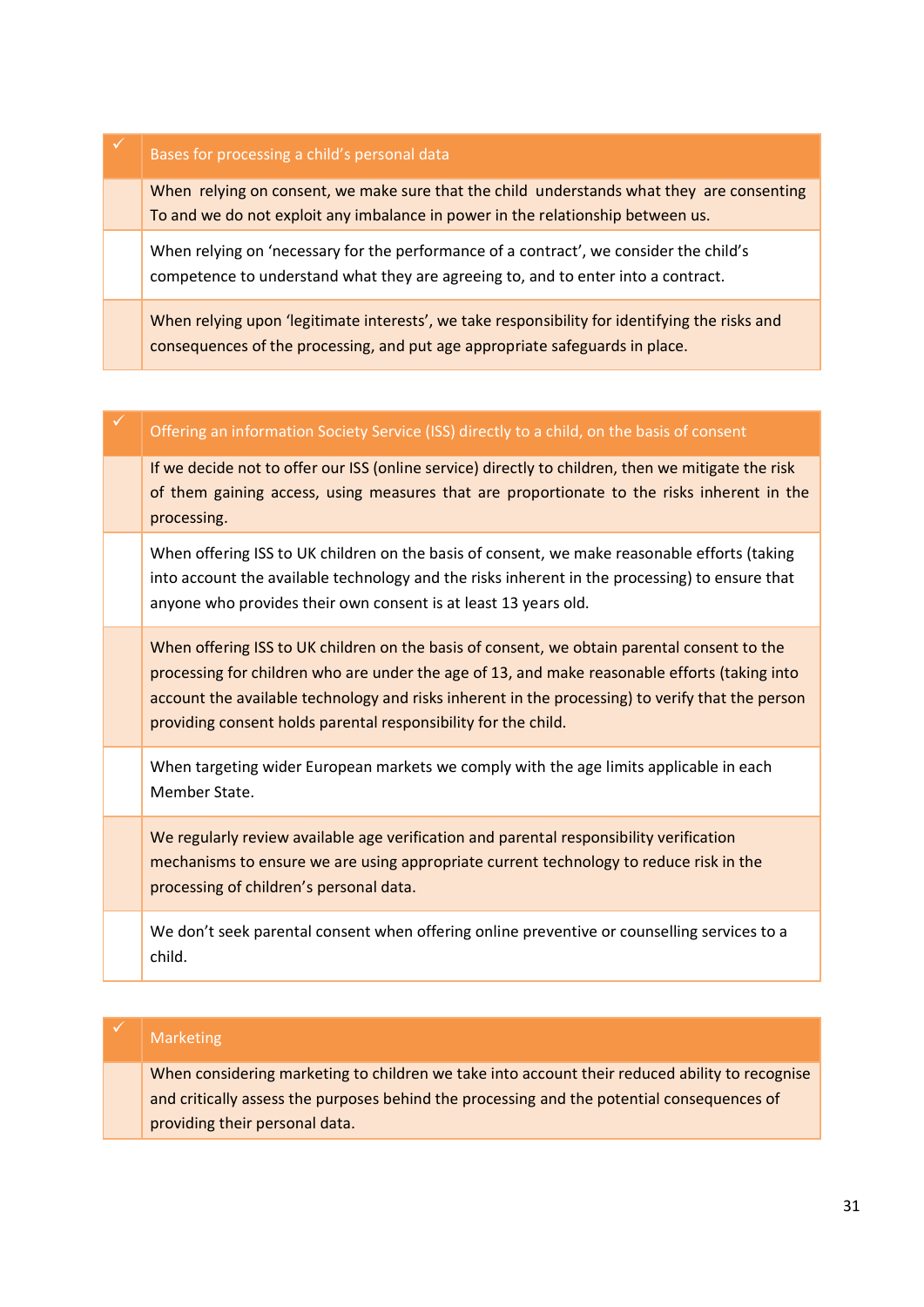We take into account sector specific guidance on marketing, such as that issued by the Advertising Standards Authority, to make sure that children's personal data is not used in a way that might lead to their exploitation.

We stop processing a child's personal data for the purposes of direct marketing if they ask us to.

We comply with the direct marketing requirements of the Privacy and Electronic Communications Regulations (PECR).

#### ✓ **Solely automated decision making (including profiling)**

We don't usually use children's personal data to make solely automated decisions about them if these will have a legal, or similarly significant effect upon them.

If we do use children's personal data to make such decisions then we make sure that one of the exceptions in Article 22(2) applies and that suitable, child appropriate, measures are in place to safeguard the child's rights, freedoms and legitimate interests.

In the context of behavioural advertising, when deciding whether a solely automated decision has a similarly significant effect upon a child, we take into account: the choices and behaviours that we are seeking to influence; the way in which these might affect the child; and the child's increased vulnerability to this form of advertising; using wider evidence on these matters to support our assessment.

We stop any profiling of a child that is related to direct marketing if they ask us to.

#### Privacy notices

Our privacy notices are clear, and written in plain, age-appropriate language.

We use child friendly ways of presenting privacy information, such as: diagrams, cartoons, graphics and videos, dashboards, layered and just-in-time notices, icons and symbols.

We explain to children why we require the personal data we have asked for, and what we will do with it, in a way which they can understand.

As a matter of good practice, we explain the risks inherent in the processing, and how we intend to safeguard against them, in a child friendly way, so that children (and their parents) understand the implications of sharing their personal data.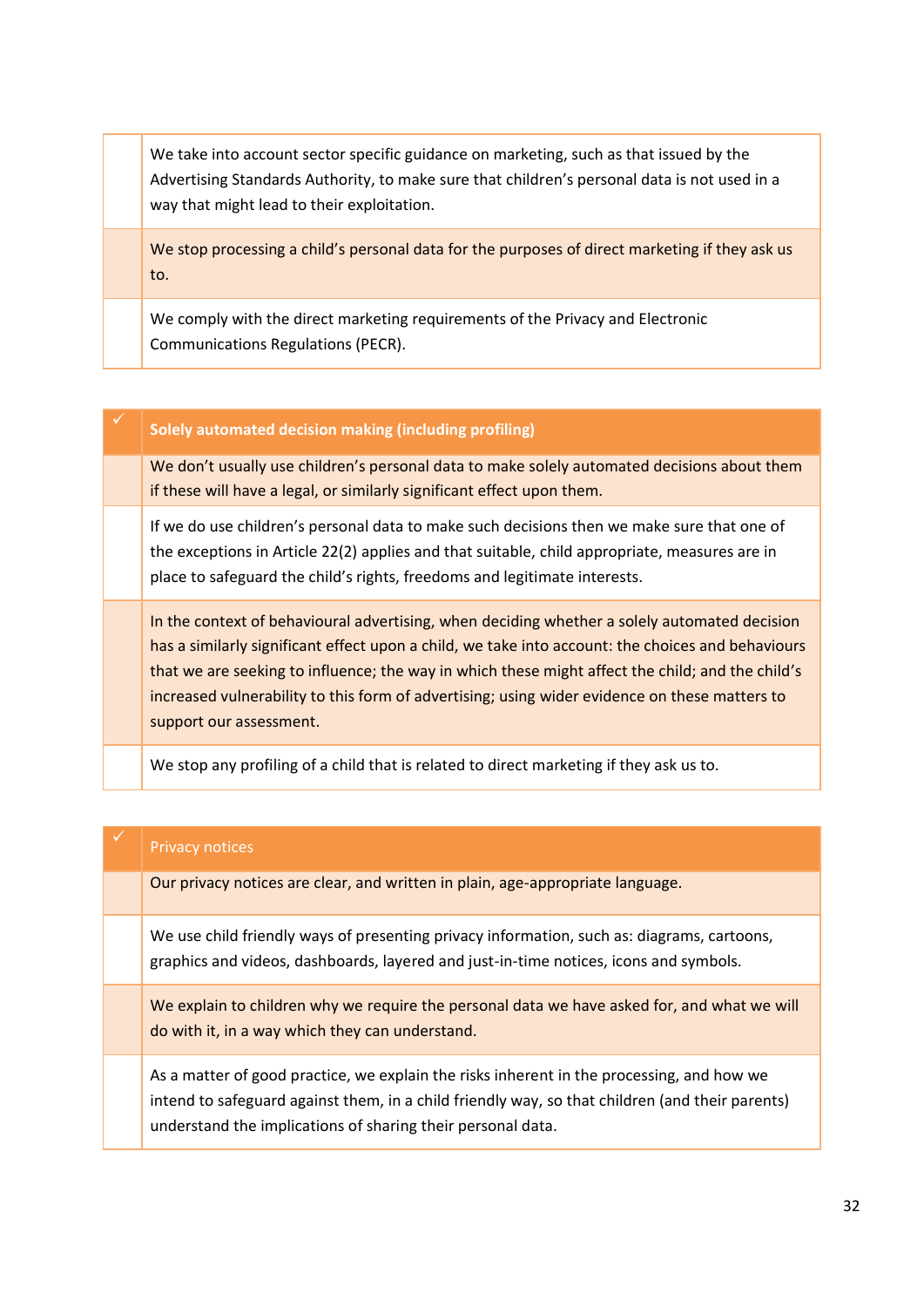We tell children what rights they have over their personal data in language they can understand.

As a matter of good practice, if we are relying upon parental consent then we offer two different versions of our privacy notices; one aimed at the holder of parental responsibility and one aimed at the child.

#### The child's data protection rights

We design the processes by which a child can exercise their data protection rights with the child in mind, and make them easy for children to access and understand.

We allow competent children to exercise their own data protection rights.

If our original processing was based on consent provided when the individual was a child, then we comply with requests for erasure whenever we can.

We design our processes so that, as far as possible, it is as easy for a child to get their personal data erased as it was for them to provide it in the first place.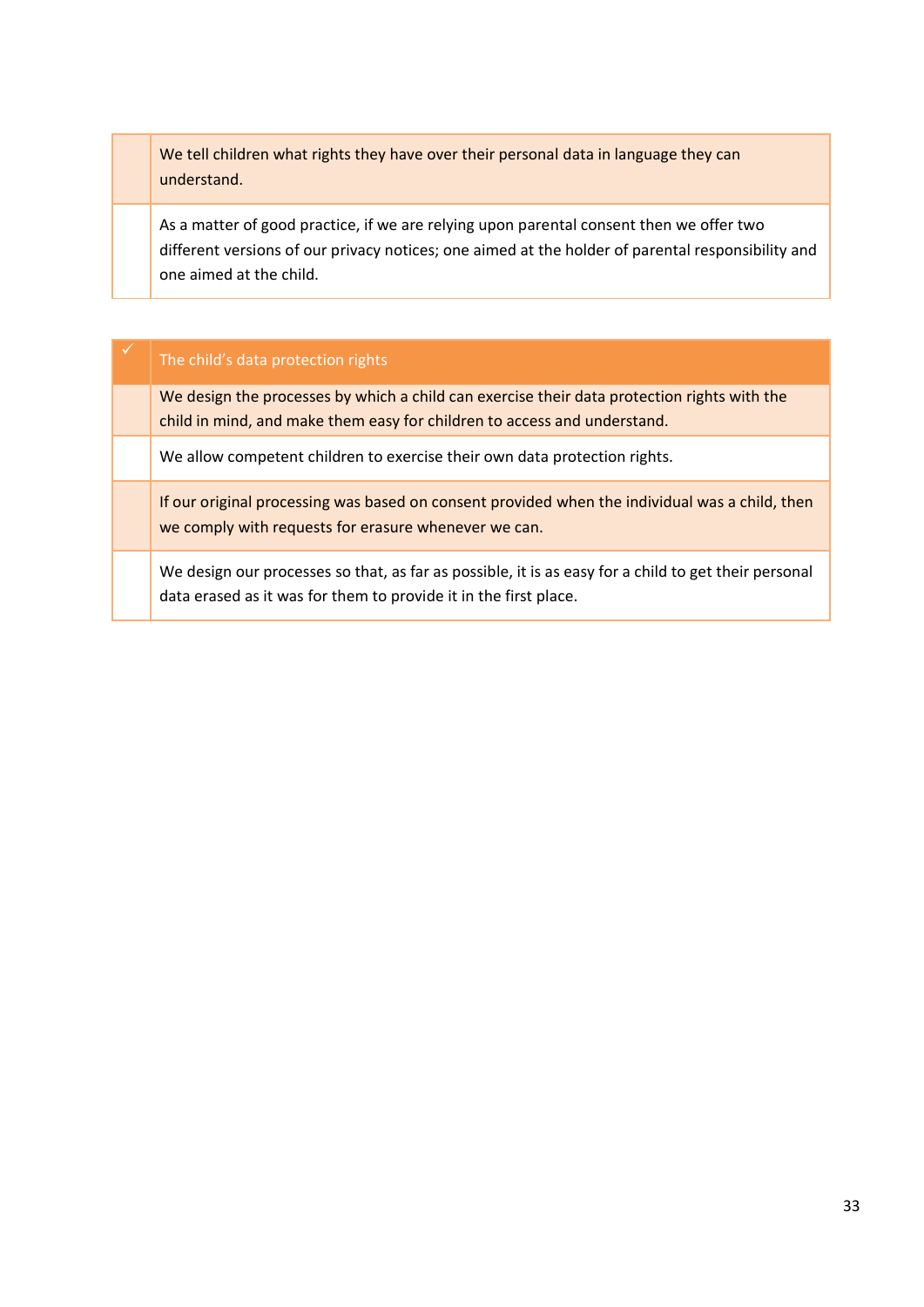## **Part 2 – Personal Data relating to Criminal Offences**

In addition to the provisions of this policy relating to Group's approach to the Personal Data we Process, Novus and Novus Cambria need to take into account the specific rules applicable to Processing criminal offence data.

The GDPR rules for sensitive (special category) data do not apply to information about criminal allegations, proceedings or convictions. Instead, there are separate safeguards for personal data relating to criminal convictions and offences, or related security measures.

To process personal data about criminal convictions or offences, you must have both a lawful basis in accordance with paragraph 4 of this policy and either legal authority or official authority for the processing in accordance with the data protection legislation.

We cannot keep a comprehensive register of criminal convictions unless we are required to do so in an official capacity.

You must determine the condition for lawful processing of offence data and identify the legal authority for the processing before you begin the processing, and you should documentthis.

Further information about the requirements for processing personal data relating to criminal offences can be found in the Data Protection Act 2018 and by viewing the detailed guidance provided on the Information Commissioners Office (ICO) website.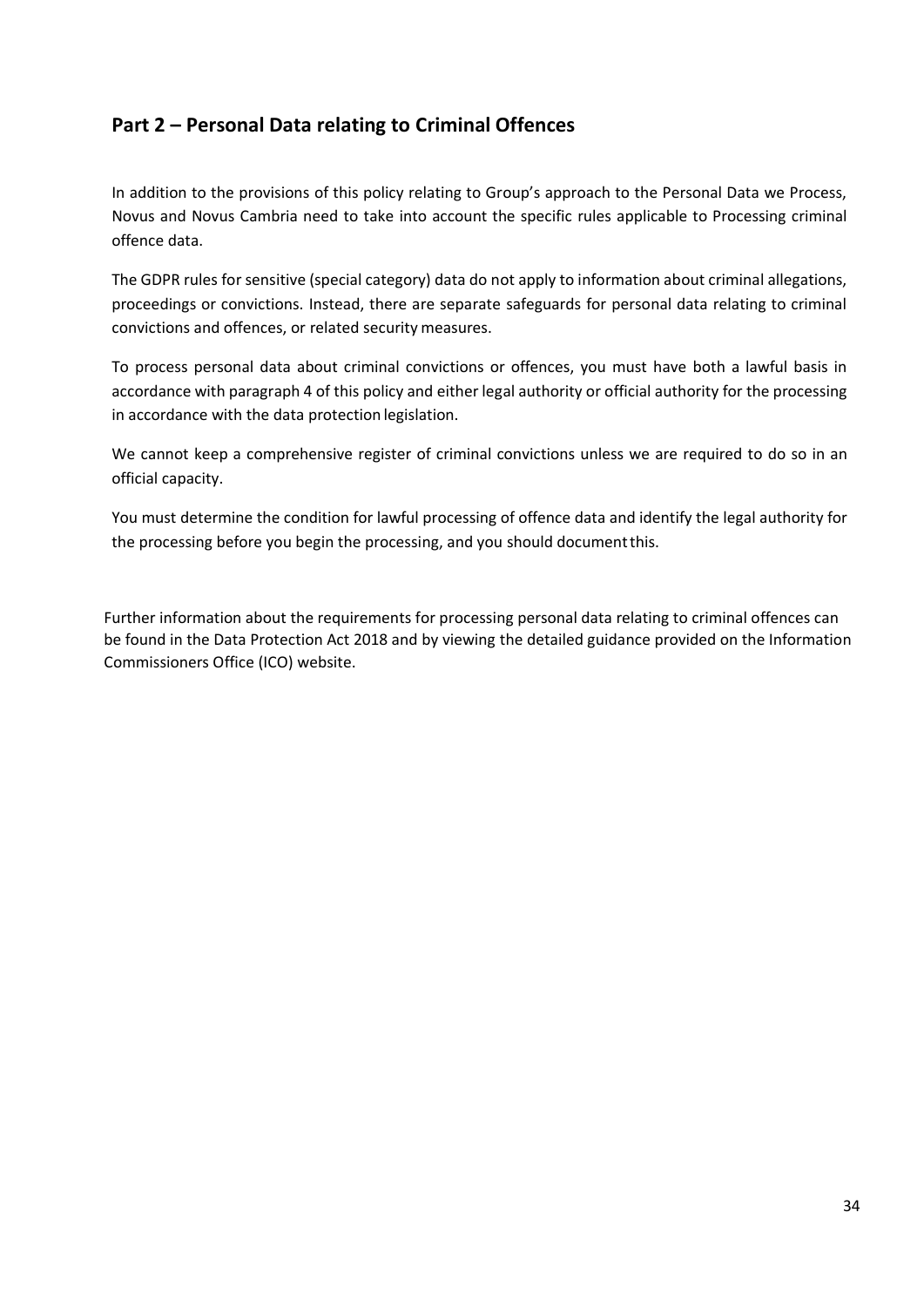## **Part 3 – International transfers of Personal Data in the context of online learning**

In addition to the provisions of this policy relating to Group's approach to the Personal Data we Process, Group entities and operating divisions, including in particular MOL, need to take into account the specific rules applicable to Processing data relating to individuals who are based worldwide.

In this Part 3:

"**International Organisation**" have the same meaning as in the data protection legislation; and

"**Third Country**" means any country other than the UK, a European Union Member State or a member of the European Economic Area at the time of transfer of Personal Data.

Individuals around the world are able to access and enrol online to the MOL courses by submitting their Personal Data. We still have to adhere to the data protection legislation despite the Data Subject being based outside of the European Union.

Where you wish to transfer Personal Data to an individual based outside of the EEA pursuant to enquiries raised, you should identify the legal basis (in accordance with paragraph 4 of this Group Data Protection Policy) on which that Personal Data is being transferred under the data protection legislation and determine which of the conditions set out in paragraph 11.2 applies before such transfer takes place.

As stated in paragraph 11.2, the GDPR requires adequate and appropriate safeguards put in place before an international transfer of personal data takes place. However, there are derogations which apply to such transfers, in the following circumstances (in the absence of adequacy determinations or appropriate safeguards):

- a) The individual has explicitly consented after being informed of the risks of the transfers due to the absence of an adequacy decision and appropriate safeguards.
- b) It is necessary for the performance of a contract between the individual and the organisation or for pre-contractual steps taken at the individual's request.
- c) It is necessary for the performance of a contract made in the interests of the individual between the controller and another person.
- d) It is necessary to protect the vital interests of the data subject where the data subject is physically or legally incapable of giving consent.
- e) It is necessary for important reasons of public interest or to establish, exercise or defend legal claims.
- f) The transfer is made from a public register which is intended to provide information to the public and specific conditions are fulfilled.
- g) The transfer is in the Controller's legitimate interests. This can only apply if no other derogations are applicable; in respect of occasional transfers concerning only a limited number of data subjects which are necessary for the legitimate interests of the data controller. The data controller is additionally required to provide appropriate safeguards for the personal data and to